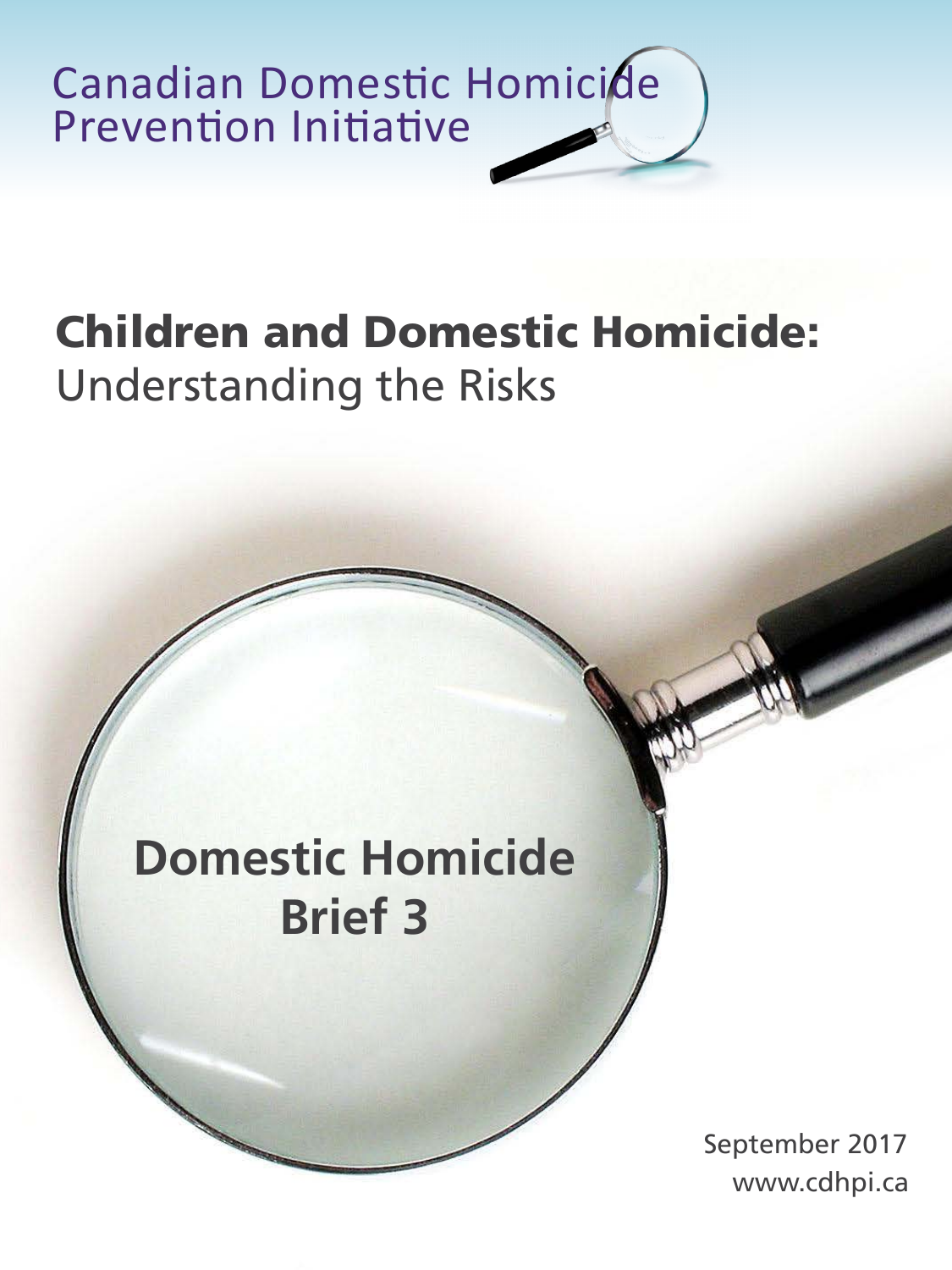# **Acknowledgements**

The *Children and Domestic Homicide: Understanding the Risks* Brief is the third in the series developed by the [Canadian Domestic Homicide Prevention Initiative](http://cdhpi.ca/SSHRC/about-sshrc)  [with Vulnerable Populations \(CDHPIVP\)](http://cdhpi.ca/SSHRC/about-sshrc). The Brief highlights risk assessment, risk management, and safety planning for children exposed to domestic violence (DV) and at risk of lethality. The Brief provides a definition of child domestic homicide and identifies specific risk factors for children killed in the context of DV. The unique role of professionals working with children exposed to DV is highlighted. The Brief illustrates four cases of child domestic homicide that occurred across the country to highlight the importance of conducting risk assessment, risk management, and safety planning with children living with DV. Finally, the Brief looks at how child domestic homicides can be prevented through risk assessment, risk management, and safety planning and illustrates the importance of using an intersectional lens when helping children exposed to DV. Future directions in how to narrow the gap between knowledge and practice are discussed.

#### **Suggested Citation:**

David, R., Olszowy, L., Reif, K., Saxton, M., Campbell, M., Dubé, M., Dawson, M., & Jaffe, P. (2017). Children and Domestic Homicide: Understanding the Risks. Domestic Homicide Brief (3). London, ON: Canadian Domestic Homicide Prevention Initiative. ISBN: 978-1- 988412-11-5.

#### **Please evaluate!**

Let us know what you think of the Children and Domestic Homicide: Understanding the Risks Brief by completing this brief survey: [https://qsharingeu.](https://qsharingeu.eu.qualtrics.com/jfe/form/SV_8oTFdL41Yo2ZoXP) [eu.qualtrics.com/jfe/form/SV\\_8oTFdL41Yo2ZoXP](https://qsharingeu.eu.qualtrics.com/jfe/form/SV_8oTFdL41Yo2ZoXP)

**Download copies of this brief at:** <http://cdhpi.ca/knowledge-mobilization>

# **The CDHPIVP Team**

### **Co-Directors**

Centre for the Study of<br>Social and Legal Responses to Violence

Myrna Dawson

Director, Centre for the Study of Social and Legal Responses to Violence

University of Guelph

mdawson@uoguelph.ca

### **Management Team Graphic Design**

Marcie Campbell, Research Associate Anna-Lee Straatman, Project Manager



#### Peter Jaffe

Academic Director, Centre for Research & Education on Violence against Women & Children (CREVAWC)

Western University

pjaffe@uwo.ca

Elsa Barreto, Multi-media Specialist

This research was supported by the Social Sciences and Humanities Research Council of Canada.



Social Sciences and Humanities Research Council of Canada

Conseil de recherches en sciences humaines du Canada



2 www.cdhpi.ca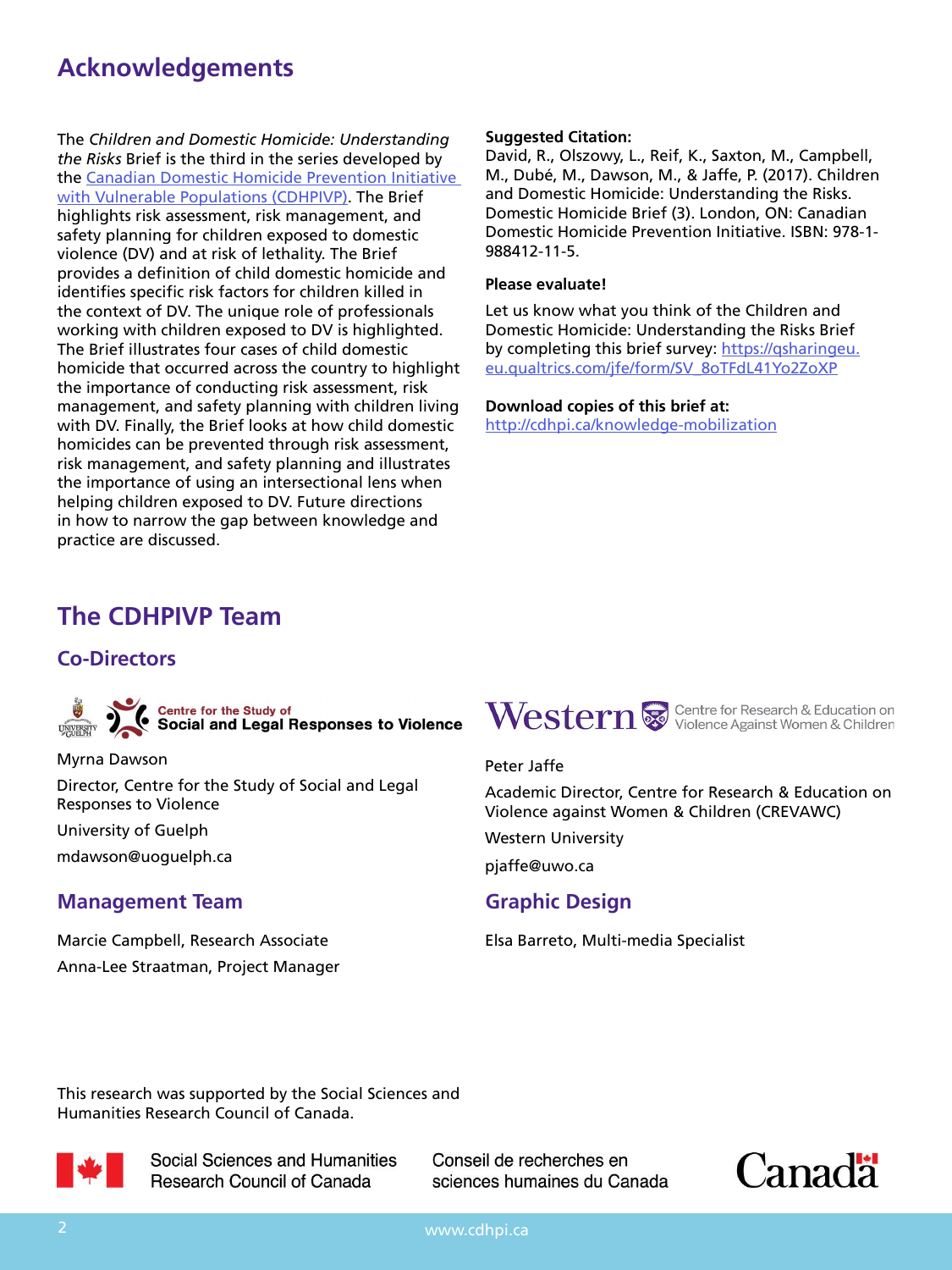# **Children and Domestic Homicide: Understanding the Risks**

Most child homicides in Canada are perpetrated by parents. Fathers are responsible for the homicide in approximately 60% of the cases (See Chart 1).

Research suggests that living with domestic violence (DV) is a significant risk factor for child lethality. Furthermore, in reported cases of domestic homicide, approximately 10-22% involved child victims.1,2

The [Ontario Domestic Violence Death Review](http://cdhpi.ca/sites/cdhpi.ca/files/DVDRC 2015 Annual Report English Accessible.pdf)  [Committee \(DVDRC\)](http://cdhpi.ca/sites/cdhpi.ca/files/DVDRC 2015 Annual Report English Accessible.pdf) reported 323 homicide/ homicide-suicide cases with domestic violence involvement between 2002 and 2014. These cases resulted in 453 deaths. Of the homicide victims, 10% were children killed in the context of DV.<sup>3</sup> Approximately 8 out of 10 of these child domestic homicides were perpetrated by fathers. While evidence suggests children are at an increased risk of homicide when living with DV, it is sometimes difficult to determine whether a death of a child occurred as a result of DV.4 Confirmed cases suggest three principal situations where children are killed in the context of DV: (1) during an attempt to protect their parent from violence; (2) as an act of revenge against one's partner (e.g., partner ended relationship); and (3) in a murdersuicide by a parent who decides to kill the whole family.5,6,7,8,9

In these confirmed cases, it would appear that the perpetrator intended to harm his (ex)partner as a way to punish or exert final control.<sup>5</sup>



# **Chart 1.** Percent filicide victims by accused gender over time.

*Source:* Statistics Canada, Canadian Centre for Justice Statistics, Homicide Survey.

*Source:* Dawson, 2015. Pg. 166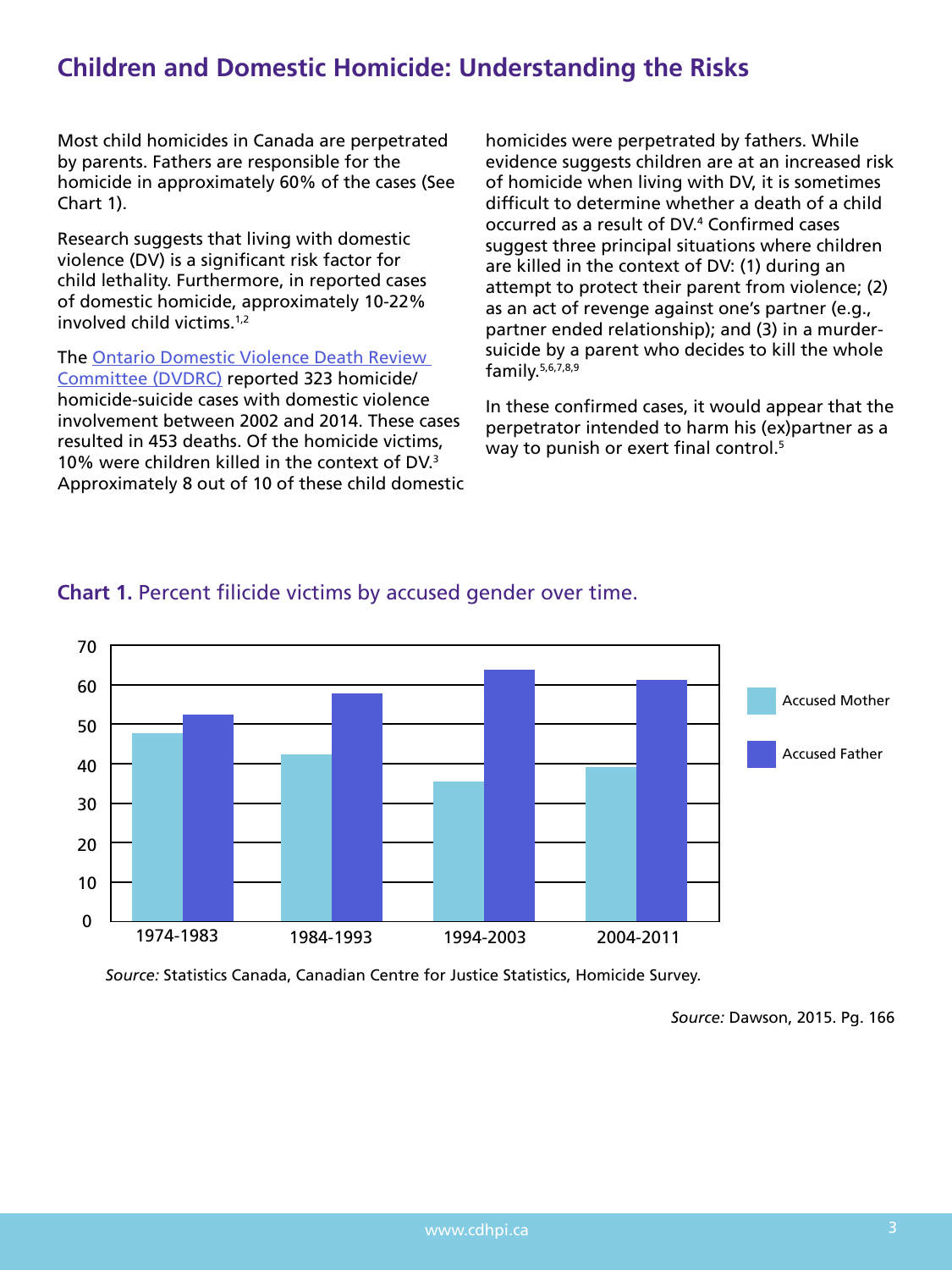# **Child Domestic Homicide Definition**

The Canadian Domestic Homicide Prevention Initiative with Vulnerable Populations defines **child domestic homicide** as:

- 1. Child(ren) killed as a result of intervening during a violent episode between parents;
- 2. Child(ren) killed by a parent as revenge against the partner (e.g., partner ended relationship);
- 3. Child(ren) killed by a parent as part of a murder-suicide;
- 4. Child(ren) killed by parent and there is a history of DV (e.g., perpetrator of child homicide was a victim and/or perpetrator of DV);
- 5. Child(ren) killed by a third party (e.g., older sibling) at the direction of a parent.

**Parent:** includes biological parent, step-parent, foster parent, and/or other caregivers (e.g., mother/father's new intimate partner, other family member acting in a caregiving role)

**Child:** a person who is under the age of 18.

**History of domestic violence:** official (e.g., police reports) or unofficial (reported by friends, family members) history of DV in the current relationship

*Note: the key idea of this definition is that DV is involved in the child death.* 

Many child homicides appear foreseeable and preventable in hindsight due to the warning signs often recognized by family members and community agencies.10 While there are tools for assessing risk of lethality in situations of DV, most do not specifically address the risk to children living within these circumstances. Knowledge about lethality risk factors for both

adult and child victims can provide professionals with the necessary information to develop safety plans with adult victims and their families, as well as guide risk management interventions with those individuals perpetrating the violence; all of which are vital in keeping families safe and preventing tragedies from occurring.

# **Risk Factors for Children Killed in the Context of DV**

Research has identified several common risk factors that increase the likelihood of a domestic homicide. There is less research on factors that place children at risk for lethality. Some research has suggested the following risk factors that may be associated with the risk of child domestic homicide:9,12,13,14

- history of child abuse
- prior involvement with agencies
- history of DV within the home
- perpetrator unemployment
- actual or threatened parental separation
- perpetrator psychological instability
- perpetrator substance abuse

*One [study](http://www.learningtoendabuse.ca/sites/default/files/Assessing_Childrens_Risk_of_Homicide.pdf) examined the differences in risk factors between child domestic homicides, adult domestic homicides where children were present but not killed, and adult domestic homicides where there were no children in the family. Results indicated no unique risk factors that distinguished adult from child domestic homicides. The majority of cases had seven or more common risk factors present indicating a high-risk situation. Only one case had conducted a risk assessment that included the risk for the child.15*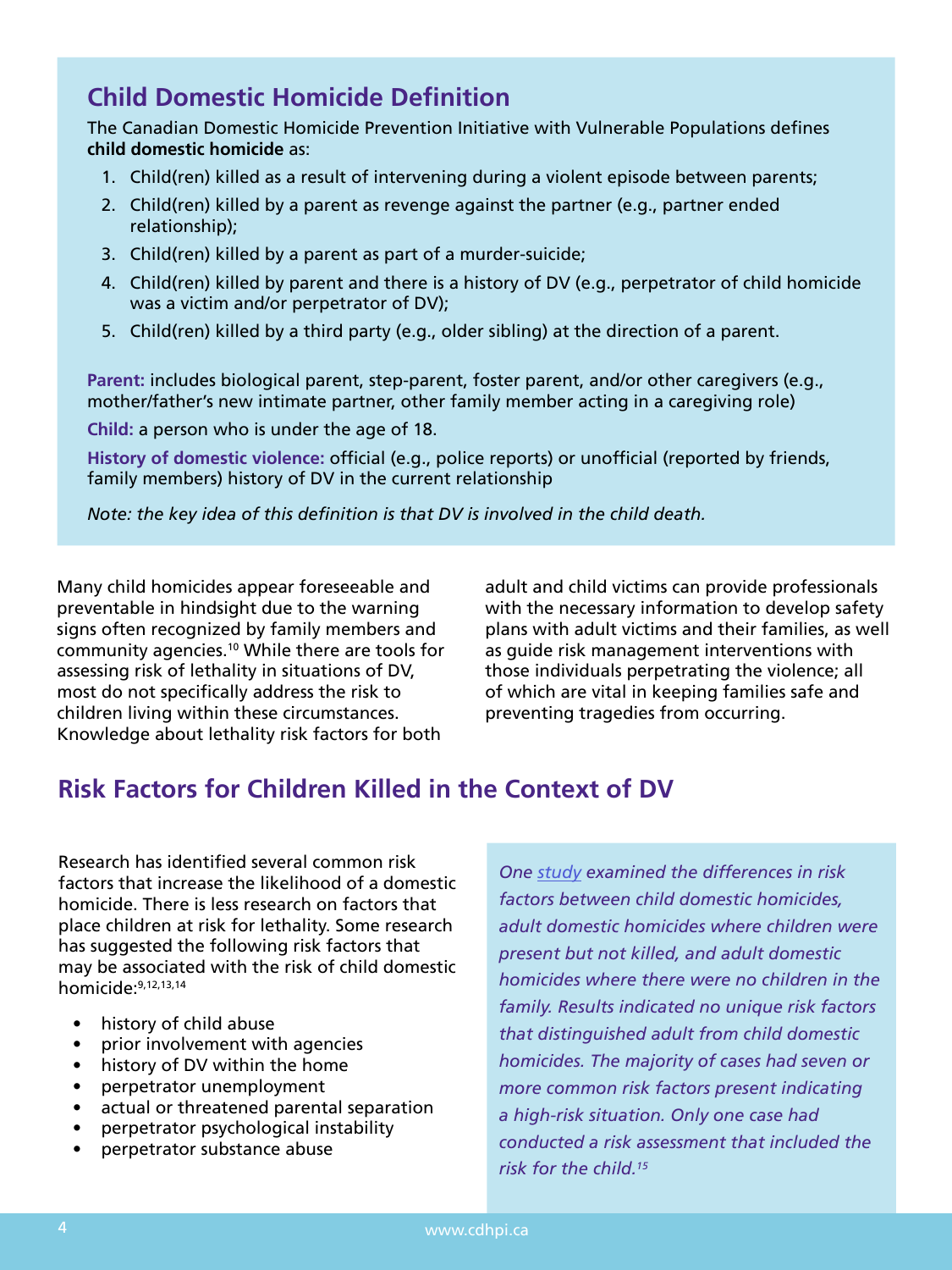# *When a mother is at risk of homicide, her child(ren) should also be considered at risk.6, 8,15,16,17,18,19*

# **Collaboration is Critical for Frontline Professionals Working with Children Exposed to DV**

#### **Corrections/ Batterer Intervention Sector**

- Assess & manage risk of perpetrator
- Hold perpetrators accountable

### **Child Protection Sector**

- Recognize risks to mother can pose risks to children, & mothers are best resource for children's safety/support
- Enhance children's safety by increasing mother's safety & supporting her autonomy
- Hold perpetrators accountable for abusive behaviour

## **Health Care/Mental Health/ Addictions Sector**

- Screen for DV & engage in collaborative relationships
- Share information related to risk to ensure coordinated response
- Offer specific & targeted support related to impact of DV

# **Safety**

**Child** 

### **Education Sector**

- Recognize signs of DV & duty to report
- Participate in safety planning efforts with collaterals

**Police Sector**

- Recognize the dynamics of DV & assess risk
- Ensure when risks are identified that referrals are made to appropriate services
- Participate in community safety planning efforts

# **Violence Against Women Sector**

- Identify risk for mothers & children & safety plan based on risks
- Ensure coordinated service approach particularly when child protection & police are involved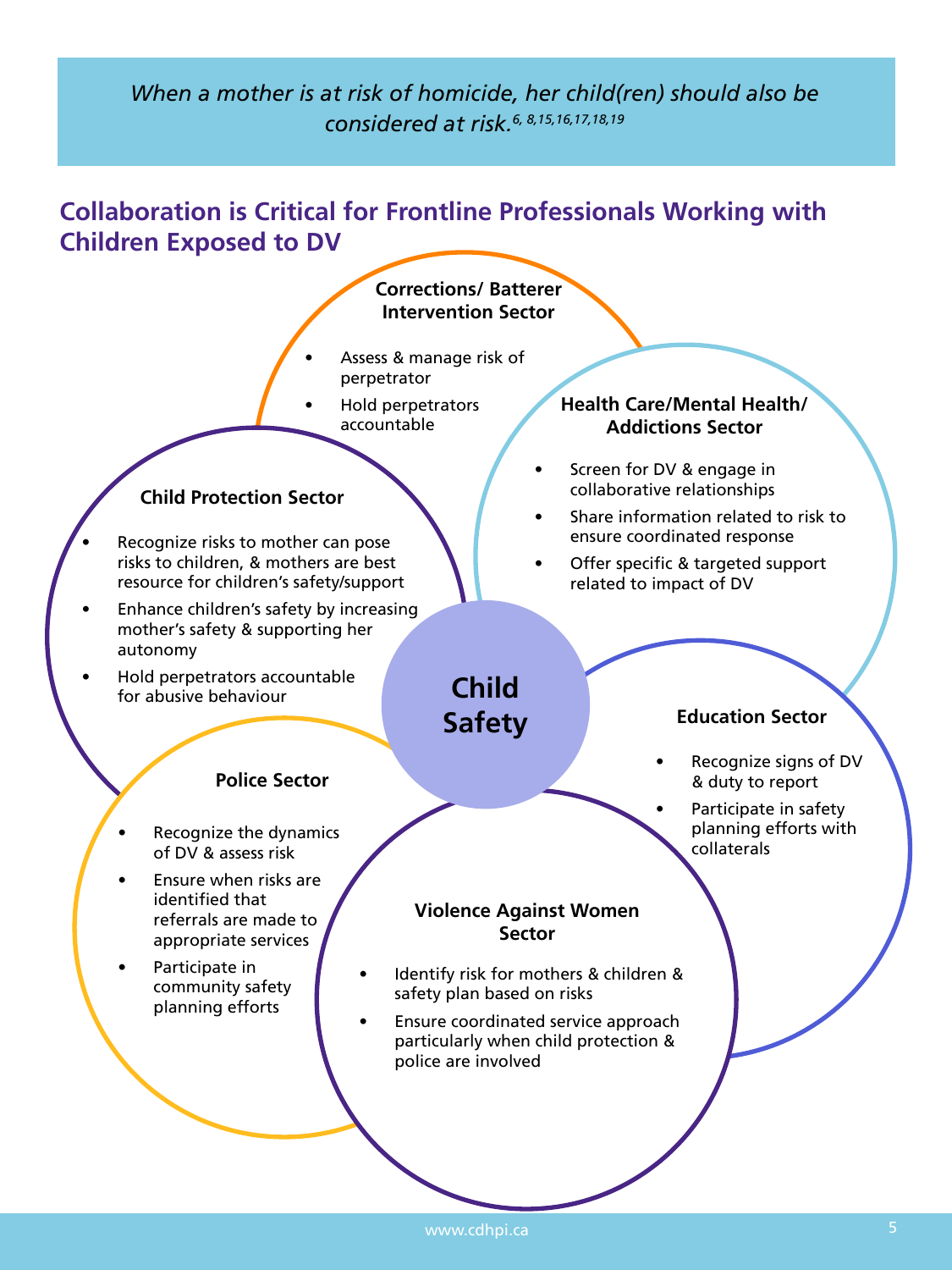# **Lessons Learned from Child Domestic Homicides**

# **Anne-Sophie and Olivier Turcotte (Quebec)**

On February 21, 2009, Dr. Guy Turcotte, a cardiologist, stabbed his five-year-old son, Olivier, and three-year-old daughter, Anne-Sophie, while they were sleeping. Afterwards, he attempted to commit suicide. At the time of the offence, Dr. Turcotte was separated from his wife. He was upset that she was involved in a new intimate relationship. The couple had separated previously after an argument that resulted in a physical altercation. Dr. Turcotte claimed that he did not remember killing his children and that the pressure of his failed marriage had resulted in blackouts. He was reportedly afraid of losing his children and did not want them to be raised by another man. In his first trial, Dr. Turcotte was found not criminally responsible. After a successful crown appeal, he was found guilty of seconddegree murder.<sup>20,21,22</sup>

Information about the Turcotte case comes from the court proceedings. The children's mother identified in her victim impact statement that the courts should do more to recognize the needs of victims in the justice system and that there should be more vigilance in accepting expert evidence about the motivation of perpetrators. (more at  $\frac{\text{http://}}{\text{http://}}$  $\frac{\text{http://}}{\text{http://}}$  $\frac{\text{http://}}{\text{http://}}$ [montrealgazette.com/news/local-news/you-have-broken-my-heart-for-good\)](http://montrealgazette.com/news/local-news/you-have-broken-my-heart-for-good)

# **Jared Osidacz (Ontario)**

On March 18, 2006, eight-year-old Jared Osidacz was stabbed to death by his father, Andrew Osidacz, during a court-mandated visit. Prior to stabbing his son, Mr. Osidacz had attacked his estranged girlfriend and her eight-year-old daughter. They were able to escape due to Jared's intervention. Mr. Osidacz was ultimately killed by the police at his ex-wife's home while he was holding her at knife-point. Mr. Osidacz had been granted unsupervised access to Jared three weeks after he had physically assaulted Jared's mother. He had a criminal court order to stay away from her but not Jared. Jared's mother had raised concern about her son's safety with the Children's Aid Society, child custody evaluator, probation, police, and the family court. The lack of information sharing amongst the justice system and community agencies was highlighted in the inquest as a contributing factor in the homicide.23,24,25

Jared's mother, Julie Craven, has been an outspoken advocate for victims of domestic violence and has enhanced awareness amongst court-related professionals. She helped found [Jared's Place](https://intervalhousehamilton.org/legal-support) in Hamilton, Ontario which is an advocacy centre for abuse victims and their children.

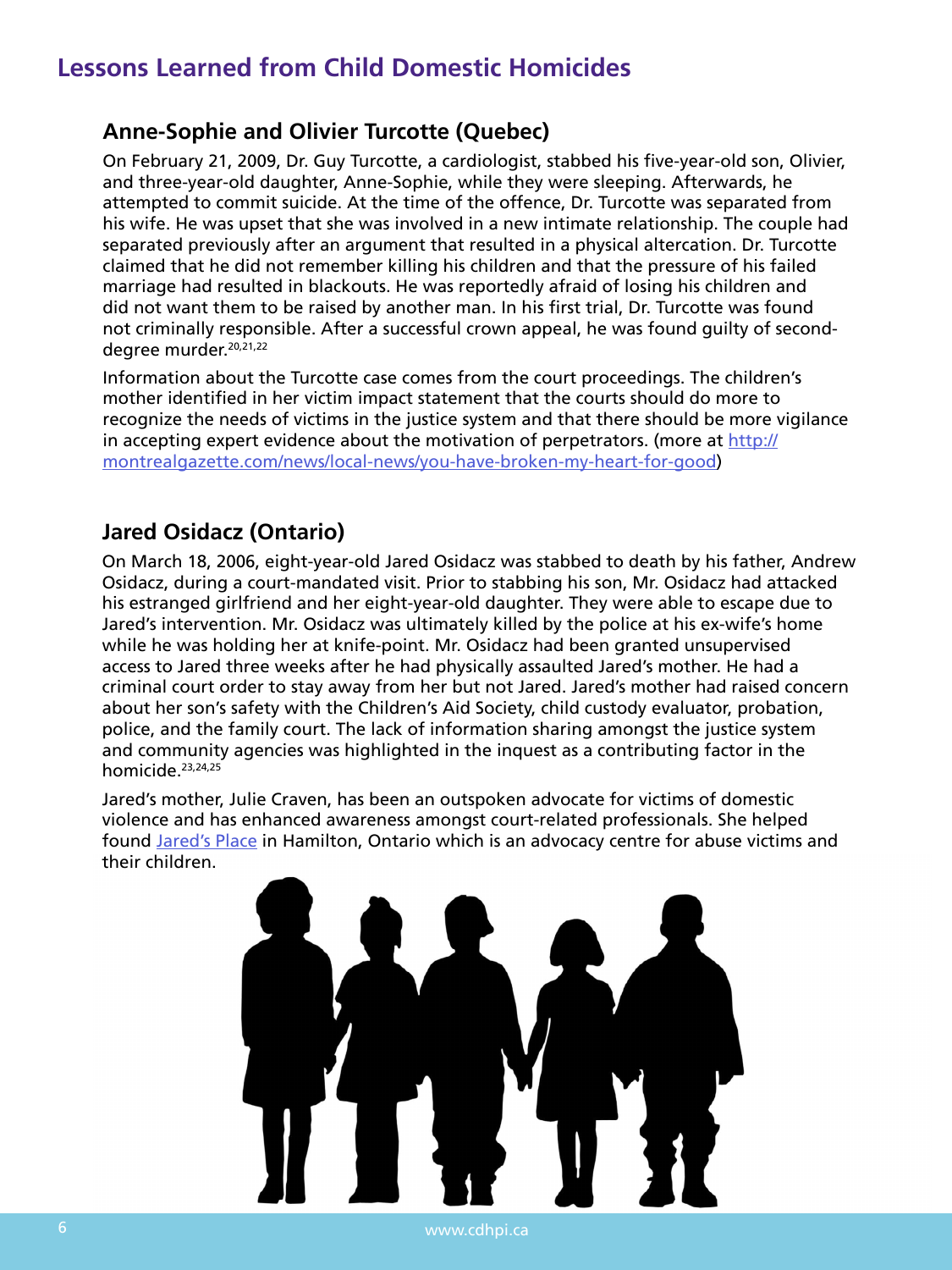# **Christian Lee (British Columbia)**

On September 4, 2007, six-year-old Christian Lee was stabbed to death by his father, Peter Lee. Mr. Lee also stabbed his estranged wife and her parents before killing himself. There was a long history of DV and police involvement. He was previously charged with causing bodily harm and making threats. Mr. Lee had previously threatened to kill himself and his family if his wife ever left him. His wife had sought assistance from multiple community agencies but faced language and cultural barriers. At the time of the homicides, Mr. Lee was prohibited from having contact with his estranged wife, but these same prohibitions did not exist with respect to Christian.<sup>26</sup>

BC's Representative for Children and Youth published an extensive report about this tragedy with recommendations for government and community agencies to better service families in these circumstances. The full report entitled "No Private Matter: Protecting Children Living with Domestic Violence" is available online at [www.rcybc.ca/sites/default/files/documents/](https://www.rcybc.ca/sites/default/files/documents/pdf/reports_publications/honouring_christian_lee.pdf) [pdf/reports\\_publications/honouring\\_christian\\_lee.pdf](https://www.rcybc.ca/sites/default/files/documents/pdf/reports_publications/honouring_christian_lee.pdf)

# **Nash Campbell (PEI)**

Four-year-old Nash Campbell was killed as part of a homicide-suicide perpetrated by his mother, Patricia Hennessey. Their bodies were discovered in a burned-out vehicle on June 21, 2013. Ms. Hennessey had previously attempted suicide and had threatened to kill herself and her son. Prior to the deaths, police had been involved in nearly 40 calls and complaints involving Ms. Hennessey and Nash's father, Marc Campbell. Many of the complaints involved allegations of DV by each of the parties. It was perceived by the police that the complaints by Ms. Hennessey and Mr. Campbell were escalating due to both parties wanting to taint the image of one another because of a family court dispute. The parties were engaged in a bitter custody battle and ultimately, Ms. Hennessey lost custody of Nash. She was allowed one last night with Nash before having to return him to Mr. Campbell the next morning. It is during this time that the homicide-suicide took place. Inquest findings made special note of the lack of collaboration amongst the multiple mental health, social service, and justice agencies involved.27,28 Learn more at [www.cbc.ca/news/canada/prince-edward-island/patricia](http://www.cbc.ca/news/canada/prince-edward-island/patricia-hennessey-nash-campbell-inquest-yields-15-recommendations-1.3015550)[hennessey-nash-campbell-inquest-yields-15-recommendations-1.3015550](http://www.cbc.ca/news/canada/prince-edward-island/patricia-hennessey-nash-campbell-inquest-yields-15-recommendations-1.3015550)

*These four Canadian child homicides have similar themes related to child deaths in the context of DV and controlling behaviour. Three of the cases had the benefit of a special inquest or inquiry which highlighted the need for a collaborative and integrated response by multiple agencies founded on enhanced information sharing. Critical in the discussion of these cases is the importance of risk assessment, safety planning and risk management - including monitoring and accountability for DV perpetrators.*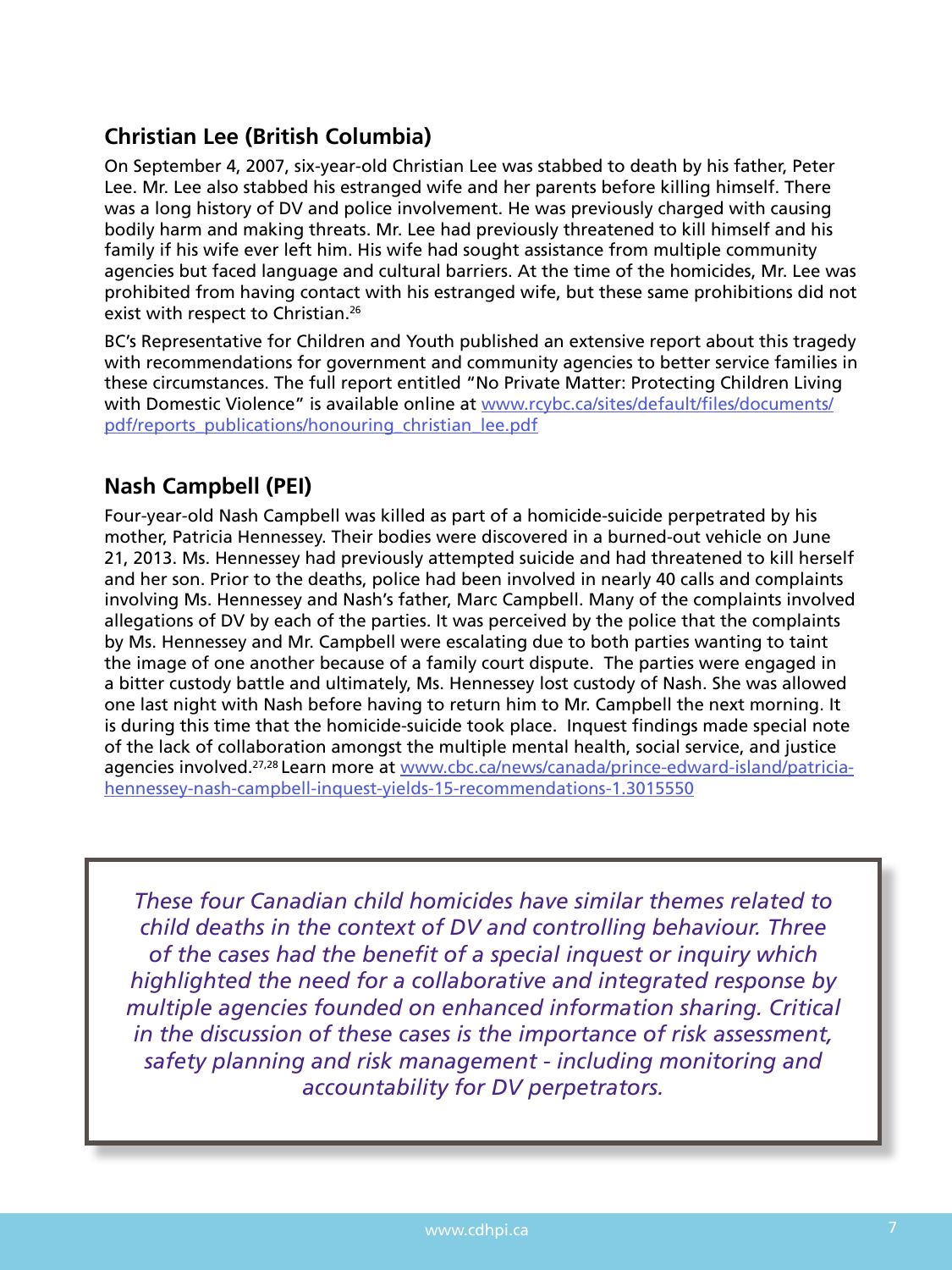# **Prevention of Child Homicides Through Risk Assessment, Safety Planning, & Risk Management**

# **Risk Assessment**

Assessing lethal risk posed to children living with DV is an area that requires careful consideration. Children are not always acknowledged as being at risk for lethal harm, but there are situations in which children can be killed in the context of DV. The presence of children requires a specified assessment of risk; however, there is a lack of knowledge and understanding in this area.

#### *The Use of Specific Risk Assessment Tools with Children*

There are several standardized risk assessment tools used with adult victims of DV to assess the risk for future violence and/or lethality.<sup>29</sup> However, there are no empirically-based standardized risk assessment tools that assess for the risk of child lethality in the context of DV.

*One [study](http://www.learningtoendabuse.ca/sites/default/files/Effectiveness_2013.pdf) examined the utility of three common risk assessment tools (Danger Assessment, B-SAFER and ODARA) in cases of child domestic homicide. No differences in assessed risk scores were found between cases where children were killed and cases where children were present in the family but not killed. In both types of cases, mothers were assessed as high risk. These results support the notion that when a mother is at risk of lethality, children may also be at risk.30 This study is based on a small number of cases and requires replication with a larger sample.*

### **Barnardo's Domestic Violence Risk Identification Matrix**

Assessing the risks to children from male to female domestic violence.

One promising tool, Barnardo's Domestic Violence Risk [Identification Matrix,](http://www.barnardos.org.uk/Barnardos_Domestic_Violence_Risk_Identification_Matrix.pdf) identifies risk to children living with DV.31,32 This tool uses risk factors associated with child and adult victims of DV as identified in the literature and from child death reviews to assess for DV risk/vulnerability factors. It outlines protective measures to determine if the children and mother are in need of support or an immediate protection plan. This tool, however, does not have empirical evidence to support its utility as a risk assessment for lethality.

### *The Role of Community Professionals in Identifying the Risk for Lethality*

Various sectors and professionals may have the opportunity to assess for risk of lethality for children living with DV. The strategies employed by professionals and agencies involved may differ by their mandate and training on this issue. Domestic violence (DV) reports involving children often trigger a system response from child protection, law enforcement, the courts, and violence against women sectors.

Increasingly, professionals working in these separate sectors are understanding the importance of communication and collaboration when it comes to identifying risk.<sup>18,33,34,35</sup> The driving force towards communities developing coordinated service approaches has come from the Ontario DVDRC findings that highlight the implications of services operating in siloes.<sup>15,36</sup>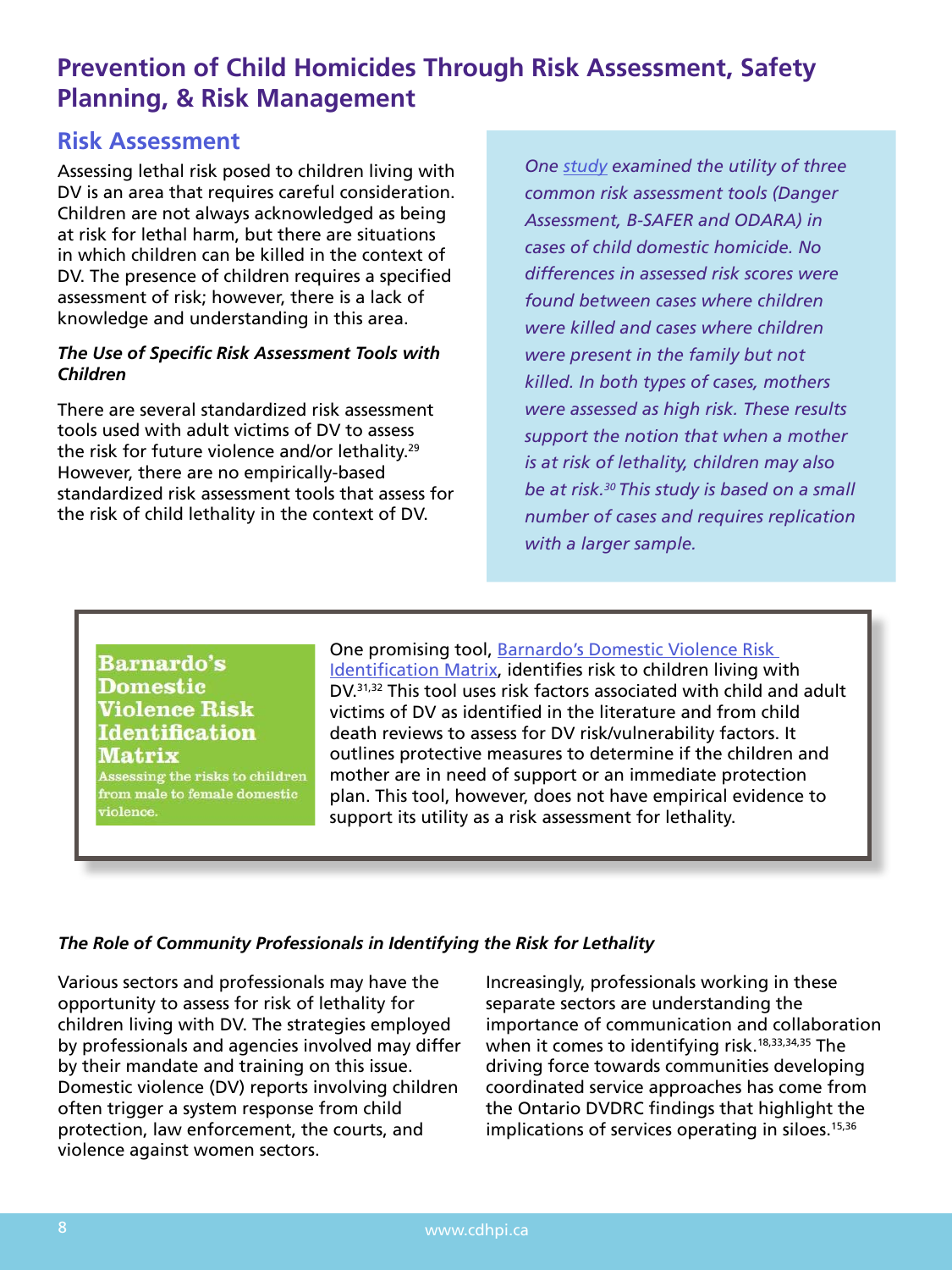#### *Key Things for Professionals to Keep in Mind When Identifying Risk for Children18,37,38,39,40,41*

- 1. Homicide risk to mother = potential risk to children
- 2. Gathering information related to risk with children requires:
	- building trust with mother and children
	- interviews with all members of the family and other collateral agencies working with family
	- review of case files (if available)
	- knowledge of dynamic risk factors (e.g., recent separation)
	- awareness of the dynamics of DV and the impact on parenting (e.g., trauma-related problems such as depression and anxiety may interfere in care of children; perpetrator may overrule victim's parenting; risk for children may increase post-separation due to victim parent's inability to monitor perpetrator's parenting and perpetrator's retaliation for leaving relationship)
	- an understanding of the barriers to reporting DV (e.g., fear of losing children, fear of retaliation)
	- engaging men as fathers and including fathers in risk assessment
- 3. Recognize protective factors and strategies such as; supportive adult relationships, stability, economic viability, and access to community resources/supports.<sup>57</sup>

#### *Role of Child Protection and Police*

There is increasing acknowledgment of the serious impact that exposure to DV has on child development.<sup>38,42</sup> Research has indicated a co-occurrence of exposure to DV and



other forms of child maltreatment, with rates of 60% to 75% commonly cited.43 Child protection workers are central to assessing risk for children living with DV as they are mandated to ensure children are protected. In assessing risk, child protection workers must understand the dynamics of DV when working with families, especially the notion that a protective parent, and by extension their children, could still be at risk for lethality. Separation is a period of heightened risk for a victim, and her children, and safety planning with the family should reflect this risk. Additionally, child protection is uniquely positioned to intervene with fathers, and in some cases where there is no criminal court involvement, they are the only mandated service provider. Therefore, it is important for child protection to engage with fathers to mitigate the risks and provide childcentred, DV-focused interventions.

Police are often the first responders when there is a domestic dispute and can be the first professional that has contact with the family. However, police may have limited training in dealing with the impact of exposure to DV with children and understanding their risk of lethality. Completing a risk assessment using a structured tool is a requirement for most police services when they attend a DV call. Police officers must be aware of their 'duty to report' and what meets the threshold to report to child protection. In some jurisdictions police may fax a copy of the DV occurrence to child protection for follow-up. Police services vary across Canada in terms of their policies, programs, and practices regarding children exposed to DV.44,45

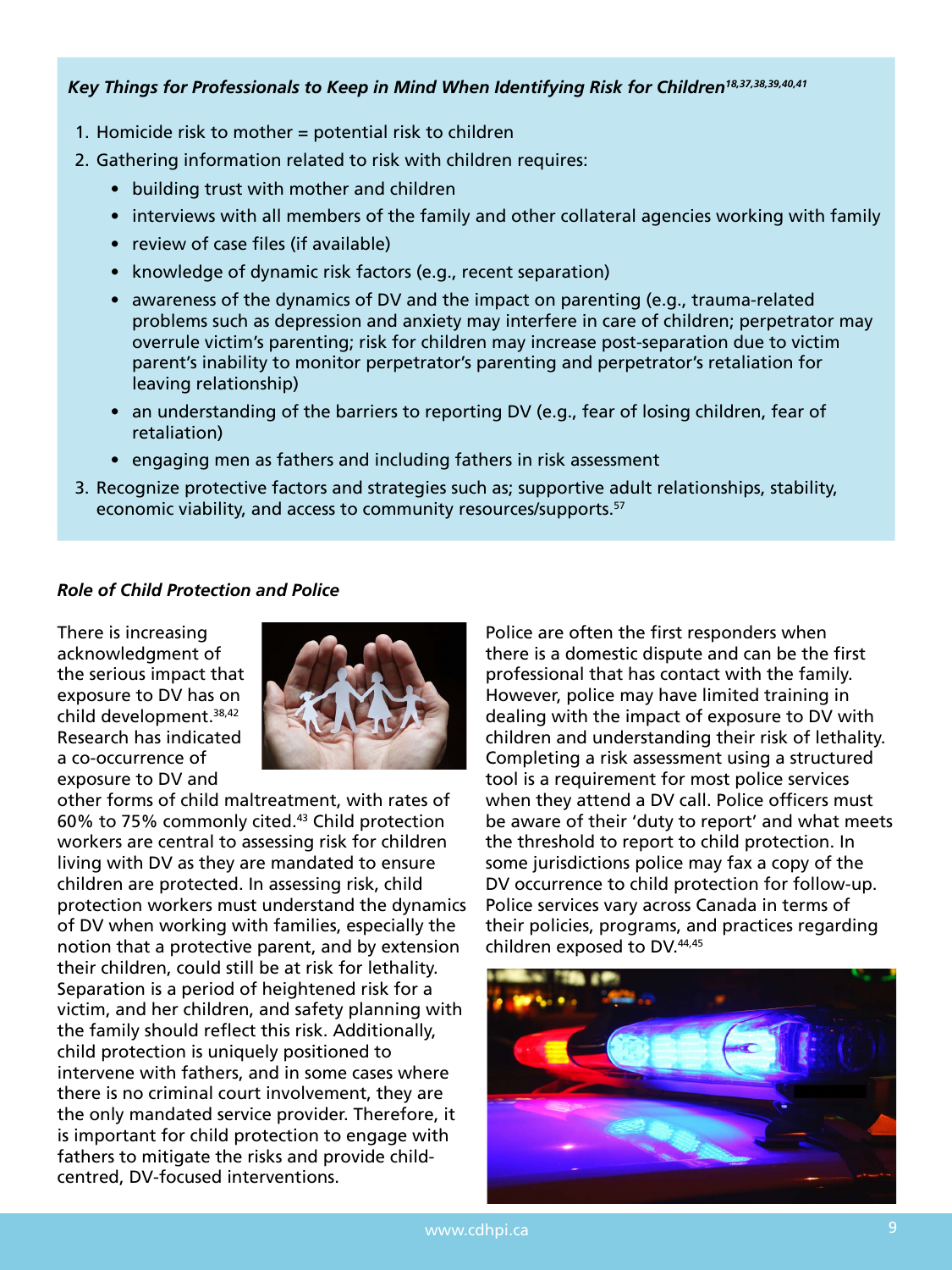# **Risk Management**

Once DV has been identified, it is not automatic that children cease contact with the perpetrator. Children may continue to have contact with both parents through supervised, unsupervised, formal, or informal access arrangements.46

Perpetrators of DV may use the children to continue to abuse their (ex)partner and exert power and control.<sup>8,47,48</sup> For example, perpetrators can:

- threaten to have the children taken away or threaten to harm the children if their partner leaves
- criticize the (ex)partner's parenting and make them feel guilty about the children
- manipulate their children and punish the victims by challenging them for custody during custody disputes <sup>49</sup>
- withhold child support until their (ex)partner concedes to their demands
- use the parental arrangement to continue to manipulate, intimidate, and harass their  $(ex)$ partner $50,51$
- use the children to monitor their (ex) partner's daily actions and behaviour<sup>52</sup>
- in extreme, but rare cases, kill their children as an act of revenge.<sup>1</sup>

Therefore, it is important for professionals involved with families experiencing DV to manage the risk of the perpetrator.

#### *Perpetrator engagement and addressing role as a parent*

One shortcoming of engaging with men who perpetrate DV is overlooking their identities as fathers and their role in the lives of their children. One common risk management strategy for perpetrators of DV is batterer intervention programs (BIPs). BIPs are usually a mandated program used by the criminal justice system to address the abusive thoughts and behaviours of perpetrators.53,54 However, BIPs rarely examine the role of fatherhood among perpetrators.<sup>55</sup> A recommended approach is providing parent education programs that help fathers develop appropriate expectations of their children, empathy and nurturance, and use positive discipline as opposed to physical punishment. Additionally, these programs would have fathers address social and behavioural problems that increase the risk for violence and help them understand how DV impacts their children.

# **Promising Interventions with DV Perpetrators**

A promising intervention is the [Caring Dads](http://www.caringdads.org/) program. The purpose of this intervention is to engage fathers who have perpetrated DV to prevent abuse recurrence. The program promotes child-centered fathering and addresses men's ability to engage in non-abusive coparenting. Researchers found a significant decrease in fathers' over-reactivity to children's misbehaviour and significant improvements communicating with and respecting the children's mother post-intervention.<sup>56</sup>

Another form of engagement with perpetrators of DV is providing immediate shortterm interventions after an incident to help prevent further violence. The Risk, Needs, Responsivity (RNR) model of intervention suggests more intensive intervention be used for high-risk perpetrators of DV. This model contends that a focus of intervention that addresses the needs closely related to the perpetration of violence (e.g., men's responses to a recent separation; unemployment; mental health and substance abuse) is vital to effective interventions.<sup>57</sup>

A promising initiative that incorporates the RNR model is the High-Risk Domestic Violence [Men's Outreach Initiative.](http://journals.sagepub.com/doi/abs/10.1177/0306624X13513709?rss=1r0306624X13513709v1p0306624X13513709v1) This initiative proactively contacted men with charges related to DV offences and connected them to services (i.e., counselling, community supports) while they moved through the legal process. Results indicated a significant reduction in reoffending and criminal behaviour.<sup>58</sup>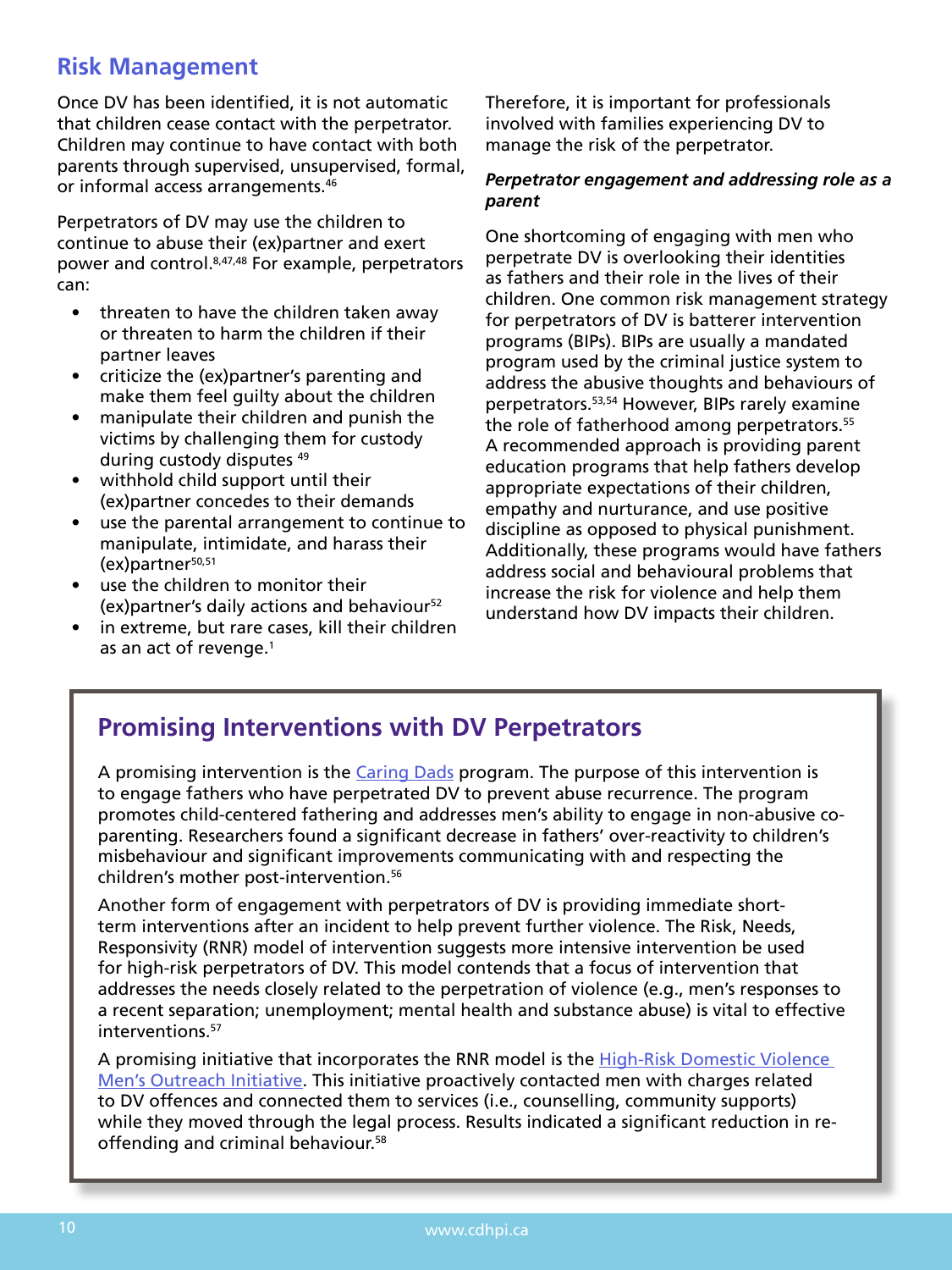#### *Supervised Access*

Domestic violence (DV) does not always stop after a separation. In fact, a pending or actual separation can increase the risk for further violence or lethality.3,8 As mentioned earlier, research has also indicated that parental separation can be a risk factor for child domestic homicide.11,12,13 Therefore, an important risk management strategy is to allow high-risk perpetrators only supervised access to their children.

Supervised access centres provide a setting where visits and exchanges of children can take place under the supervision of trained staff. These centres provide a safe place where measures are taken to ensure that children and families are protected. However, it is important that staff are trained on the dynamics of DV and how perpetrators can use the children to continue to harass and abuse the victim. Many provinces across the country provide supervised access services (see [Inventory of Government-Based](http://www.justice.gc.ca/eng/fl-df/fjs-sjf/sch-rch.asp?type=8)  [Family Justice Services – Supervised Access\)](http://www.justice.gc.ca/eng/fl-df/fjs-sjf/sch-rch.asp?type=8).

# **Safety Planning**

Understanding risk for lethality in DV cases is important when addressing safety planning needs for victims and their children. Safety planning for children exposed to DV is an intervention utilized across many sectors. In many regions, safety planning within child protection is a structured and mandatory response to a child protection referral.59,60 Within the violence against women (VAW) sector, safety planning is often undertaken with the victim parent following a disclosure of DV. Victim safety planning may be done with victim service providers, either through police services or non-governmental services, including shelters, along with police, probation and parole officers, family services and family justice officials.<sup>61</sup> Much of the literature suggests that effective safety planning includes both the mother and her children along with cross-disciplinary collaboration that is guided by risk assessment.62,63,64 There is a close relationship between the safety of the mother and safety of her children.<sup>65</sup> Keeping children safe in cases where DV is present requires a thorough assessment of the nature of the risks they face.

Risk factors need to be specifically addressed in safety plans.<sup>57,66</sup> While it is important to create standardized safety plans, they should also remain flexible as each case and family is unique.67 Further, there is a need to develop plans that respect victim autonomy but place children's safety at the forefront.<sup>68,69</sup>

Safety planning must be ongoing. Given the complex nature of DV, professionals must seek to find adaptive and dynamic models for intervention that consider previous evidence and current self-report.<sup>60</sup> Professionals must be able to work collaboratively with families experiencing DV while balancing victim autonomy and safety. For example, recognizing that ending a relationship can heighten risk, it is important to review safety planning when events might signify the end of a relationship long after physical separation has occurred, such as a final divorce hearing, engaging in a new relationship, or a final child custody order.

# *Strategies mothers use to physically protect their children during DV include:*

- physically separating their children from the violence;
- calling a third party (e.g., relative, friend, police) for help when the children are at risk of abuse;
- using specific signals to warn the children away from the violence;
- calming the perpetrator or attempting to stop the arguing;
- sending the children to live with relatives;
- obtaining protection orders through the court.70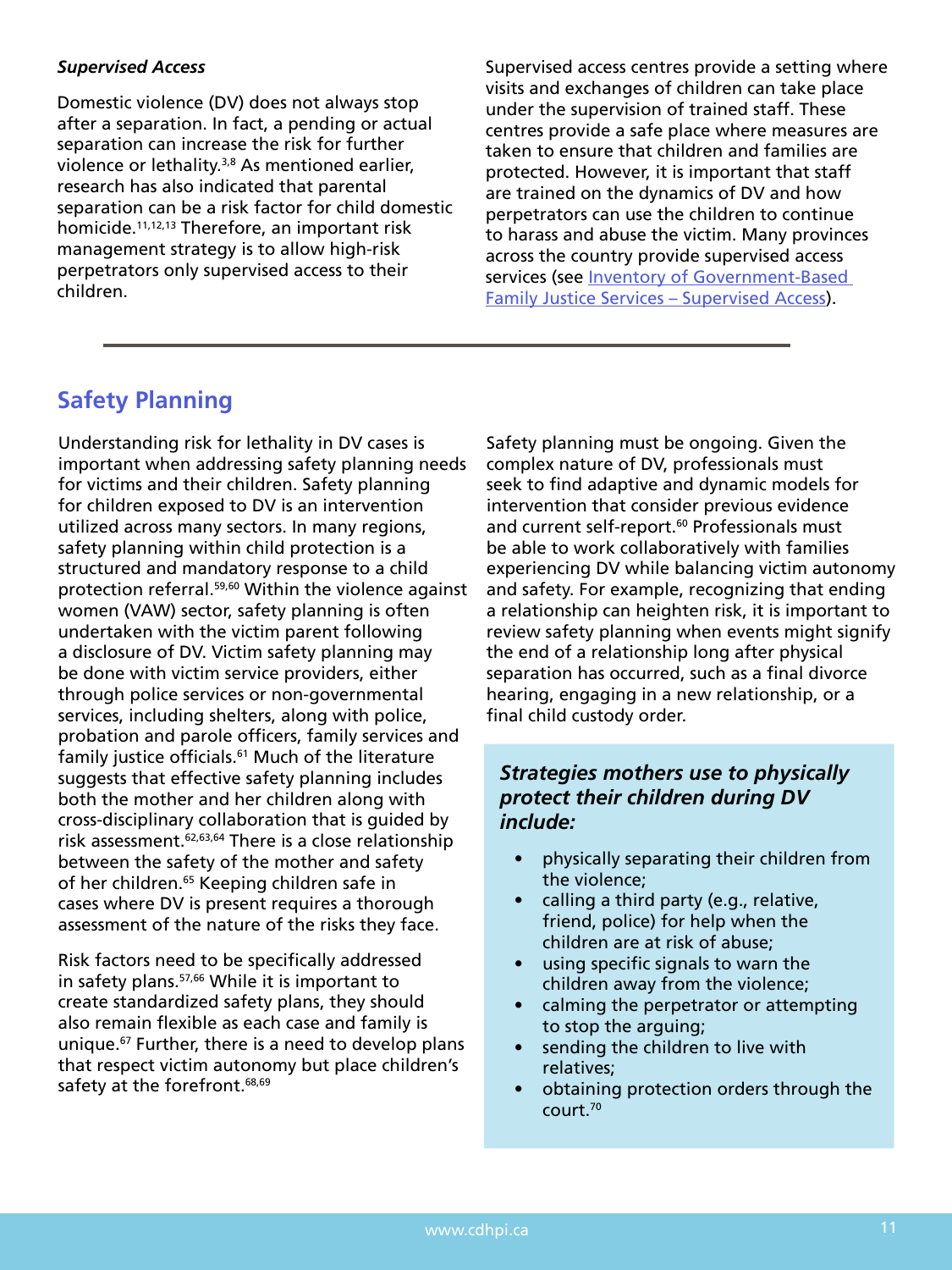#### *Working with Children to Stay Safe*

Many of the recommendations for safety planning focus on professionals working collaboratively with the mother to keep her and her children safe. There is debate about the appropriateness of developing safety plans directly with children. However, providing children with strategies to keep themselves safe is important. As such, it is prudent to work with children to develop safety plans that are *developmentally appropriate* and address physical and emotional safety.71 Children must clearly receive the message that the prevention of violence is the responsibility of the adult, and not the child. With this, children must be educated on the importance of staying safe and not intervening during a violent incident.<sup>72</sup> Interventions for children, such as group or individual counselling, should address the need for ongoing safety planning and understanding DV.

#### *Staying Safe During Custody and Access Disputes*

When there are custody and access disputes with families experiencing DV, the courts struggle with encouraging the children to have a relationship with both parents while also keeping the children safe. Custody evaluators who are not adequately trained on the dynamics of DV may make recommendations that do not address the impact or the risk of DV on children which can complicate safety plans put in place to protect them.74

### *Inclusion of Children in Civil Protection Orders*

Seeking legal protection for victims of DV by prohibiting contact by the perpetrator is sometimes necessary. While there are jurisdictional differences in the statutes that govern the issuance of civil protection orders across Canada, all provinces and territories can provide this legal protection to DV victims. [Terms](http://www.justice.gc.ca/eng/rp-pr/fl-lf/famil/enhan-renfo/p6.html) for the orders vary by jurisdiction. One important strategy to keeping children safe following separation is naming them in protection orders.

### *Navigating the System*

It can be very complicated for victims to navigate through the multiple court systems involved with families experiencing DV. Many advocacy programs exist that are designed to empower victims of DV and their families and help them find appropriate supports and services. Advocacy programs can be vital for addressing safety for a family particularly during separation as well as throughout custody and access disputes. [Luke's](http://lukesplace.ca/)  [Place](http://lukesplace.ca/) helps abused women and their children navigate through the family law process by providing individual service and group support, free legal advice clinics, and training for professionals.

# **Need for a Coordinated Response Across Sectors/The Importance of System Collaborations**

Given that the presence of children often increases the number of agencies involved with a family, there is a need for inter-professional, cross-disciplinary collaboration in risk assessment, risk management, and safety planning for children living with DV.15 System responses to DV can be fragmented in part due to opposing interests and mandates.<sup>10,57,64,75</sup> Failing to effectively communicate information related to risk, and coordinate services to the family, can be fatal $10,11$ 

The importance of inter-professional, and cross-disciplinary collaboration is emphasized throughout the literature.35,43,45,61,64,67,75 While the literature advocates for collaboration between professionals, there are barriers that must be addressed to do this more effectively.<sup>32,61</sup> These barriers and the strategies to overcome them are identified in Table 1.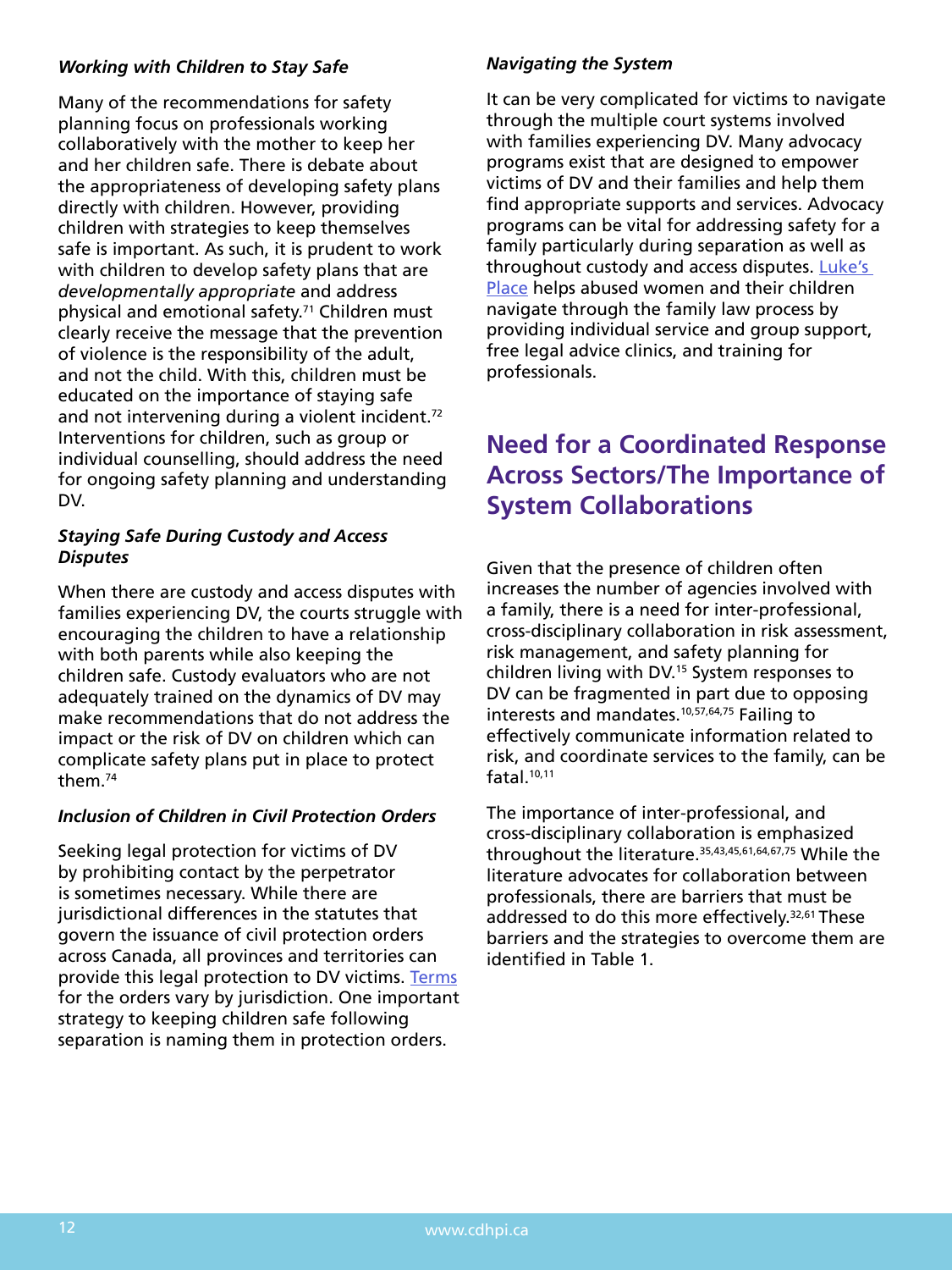# **Table 1: Barriers and Strategies in Cross-Disciplinary Collaboration When Responding to Children Living with DV**

| <b>Barriers to Sector Collaborations</b>                                                                                                                                                           | <b>Strategies to Overcome Barriers</b>                                                                                                                                                                                                                              |
|----------------------------------------------------------------------------------------------------------------------------------------------------------------------------------------------------|---------------------------------------------------------------------------------------------------------------------------------------------------------------------------------------------------------------------------------------------------------------------|
| Concerns with information sharing and<br>confidentiality                                                                                                                                           | Share a standard consent form that allows<br>for information to be shared with multiple<br>organizations                                                                                                                                                            |
|                                                                                                                                                                                                    | Develop protocols collaboratively that<br>outline how information related to risk<br>will be shared                                                                                                                                                                 |
|                                                                                                                                                                                                    | Utilize multi-sector high risk case<br>conferencing with representation from all<br>sectors involved with the family                                                                                                                                                |
|                                                                                                                                                                                                    | Co-location of various sectors to bridge<br>gaps between systems (e.g., DV advocates<br>on child welfare teams)                                                                                                                                                     |
| Differing views about the focus of risk assessment<br>- the victim, perpetrator or the child?                                                                                                      | Decide on a common assessment tool to<br>$\bullet$<br>communicate risk across disciplines and<br>with clients                                                                                                                                                       |
|                                                                                                                                                                                                    | Multi-agency training on the tool to<br>further develop and collaborate best<br>practices                                                                                                                                                                           |
| Different court systems (i.e., criminal, family, civil,<br>child protection, immigration) operate separately<br>to pursue different goals (i.e., public safety vs. best<br>interests of the child) | Integrated DV court which takes a "one"<br>family, one judge" approach where<br>families appear before a single judge<br>who has experience dealing with family<br>and criminal law matters involving DV<br><b>Ontario's Integrated Domestic Violence</b><br>Court) |
| Competing mandates (e.g., VAW sector protects<br>the adult victim and Child Welfare protects the<br>child)                                                                                         | Conduct risk assessments that include both<br>the adult victim and the child                                                                                                                                                                                        |
|                                                                                                                                                                                                    | Case conferencing to share concerns<br>around risk and safety of the family                                                                                                                                                                                         |
|                                                                                                                                                                                                    | Work together to develop safety plans<br>that incorporate the needs of the victim<br>parent and the child                                                                                                                                                           |
|                                                                                                                                                                                                    | Learn about each other's mandates,<br>policies, and practices                                                                                                                                                                                                       |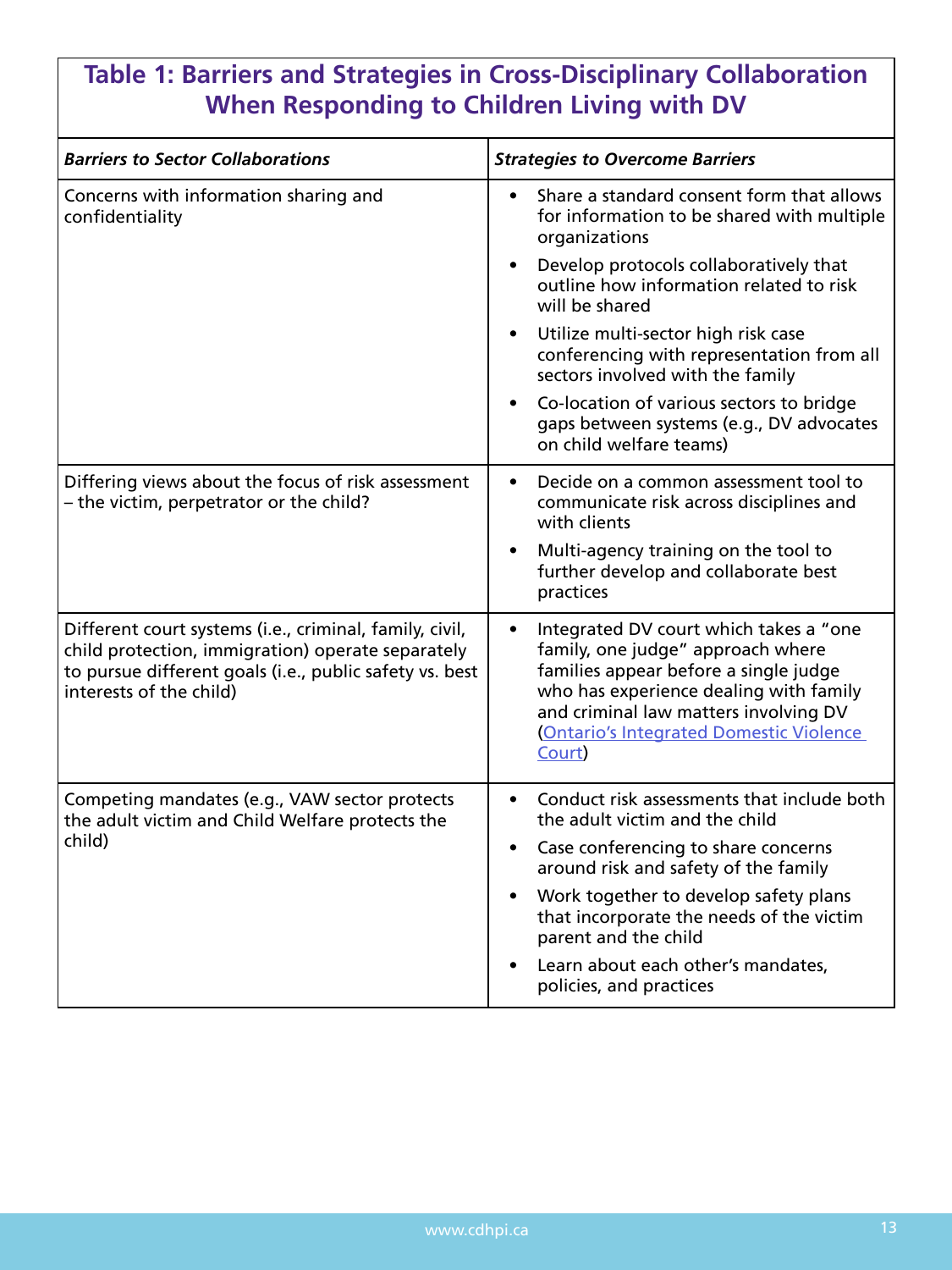# **Intersectionality: Unique Issues/Social Context**

There have been promising findings that inform prevention and intervention initiatives for child homicide. Unfortunately, most of them conform to a "one-size-fits-all" or "universal" approach **Figure 1.**  and is insufficient in addressing, supporting, and accommodating the diverse needs of victims of DV.76 An intersectional, child-centered framework

has been proposed as it acutely captures the diversity of children and how varying identities can uniquely contribute to their overall risk and vulnerability to exposure to DV.77 Figure 1 offers dressing, supporting, and a diagram of intersectionality as applied to children's unique experiences.



### *General Strategies for Applying an Intersectional*  Approach to Children Living with DV<sup>77, pg. 9</sup>

- Avoid "one-size-fits-all" approach and recognize the multiple social identities and locations of children • The second circle includes aspects of identity. The second circle includes aspects of identity. The second c
- Include children at multiple stages of risk assessment, risk management, and safety planning to respond to their identities and realities
- Acknowledge that although you are working with children who may be influenced by family identities, these children also have their own identities
- Do not assume universal applicability of risk assessment, risk management, and safety planning strategies – recognize the impact and role of structural inequalities

ts-all" approach and **the diagram that are unique to children** and intersecting social identities on children living with DV  $is$ -alitersecting social defined  $s$  and intersecting social identity.

- e social identities and<br>• Refrain from making large group ultiple stages of risk rategorizations (e.g., Indigenous children) igement, and safety **that won't address intragroup differences** and realities
	- Utilize both formal and informal supports and develop specialized plans that take into consideration the resources available and cultural practices<sup>78,79</sup>
	- Recognize how your own social location and identities can influence your approach to risk assessment, risk management and safety planning with children living with DV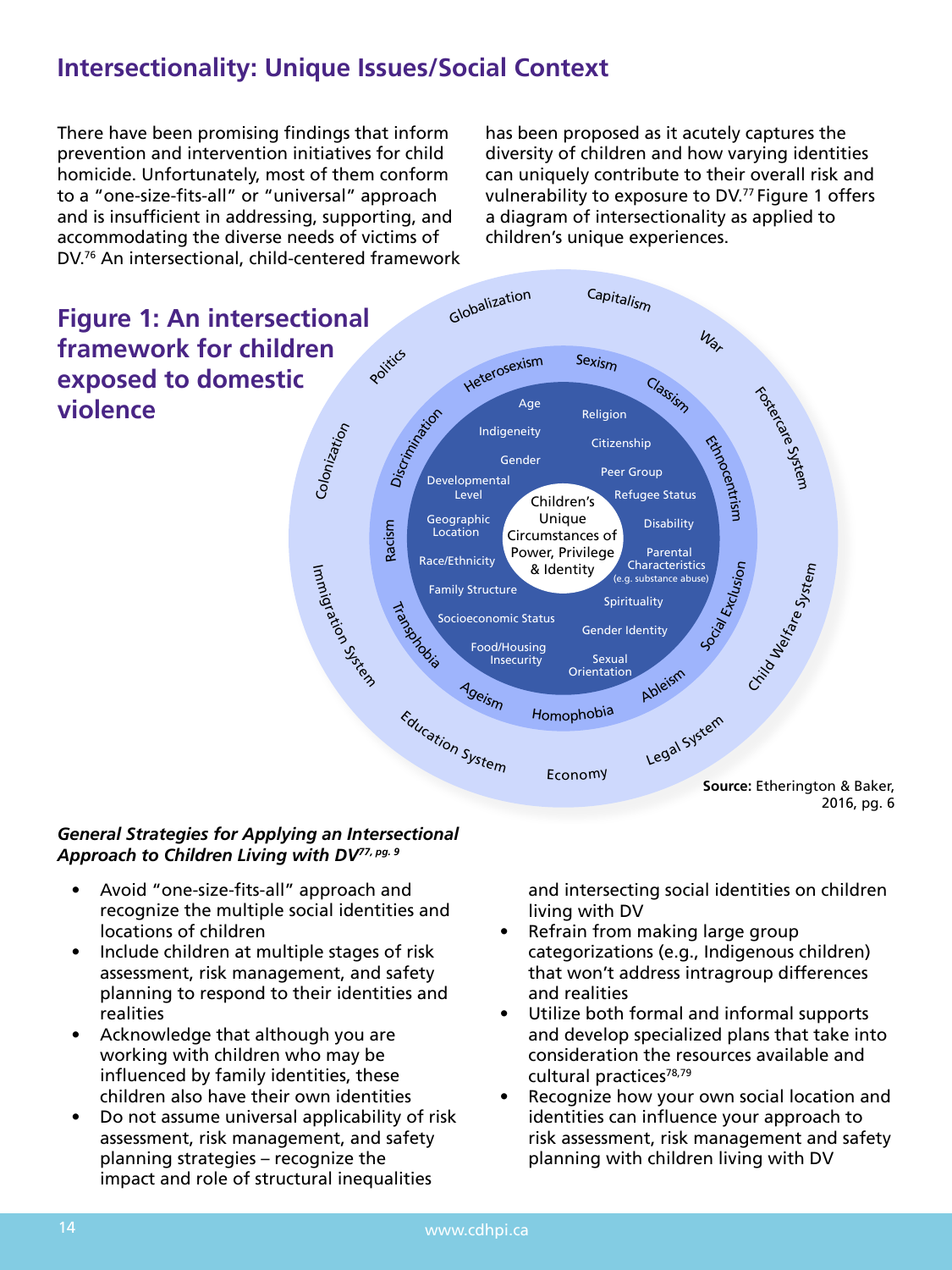# **Future Directions**

Over the past decade, there has been an increase in research and clinical interventions dealing with children exposed to DV. Across Canada, the US, New Zealand, Australia, and the UK, the plight that these children face in finding safety with their mother has been well-documented. Domestic violence (DV) and child death review committees in these countries have highlighted cases of child homicide that appear predictable and preventable with hindsight given the number of risk factors known to multiple agencies in most of the cases. There are consistent recommendations which speak to how to narrow the gap between the emerging knowledge in the field and the strategies to reduce deaths and suffering for these children. Here are the top eight themes we found in the literature:

- 1. Public education programs for family, friends, neighbours and co-workers to understand the harm experienced by children and parents living with DV.
- 2. Training for frontline health, mental health, education and social service professionals should include the risks and harm children exposed to DV experience, reporting responsibilities to child protection agencies, and appropriate counselling needed to address the trauma experienced.
- 3. Specialized agencies dealing with child abuse and DV (child protection, victim advocates, police, corrections, DV perpetrator programs) need to have a consistent approach to Risk Assessment, Safety Planning & Risk Management for adult victims and children living with DV.
- 4. The Risk Assessment, Safety Planning & Risk Management approach in #3 needs to become a standard of practice and expectations in the field rather than sporadic efforts that vary within and between jurisdictions.
- 5. There is a need for more specialized resources within DV agencies to provide counselling and safety planning for children living with DV.
- 6. Collaboration and information sharing amongst specialized DV agencies needs to become the norm rather than the exceptional practice. Working in silos endangers adult victims and children.
- 7. The family and criminal justice system needs to embrace promising practices to assess risk for children and DV victims as well as enhance partnerships with community agencies to ensure safety planning and risk management.
- 8. There is a need for research on effective Risk Assessment, Safety Planning & Risk Management strategies for children that recognize the diverse cultures and context of families and barriers to services. This research needs to focus on effective interventions for both victims and perpetrators as well as protective factors and strategies to reduce violence in the family.

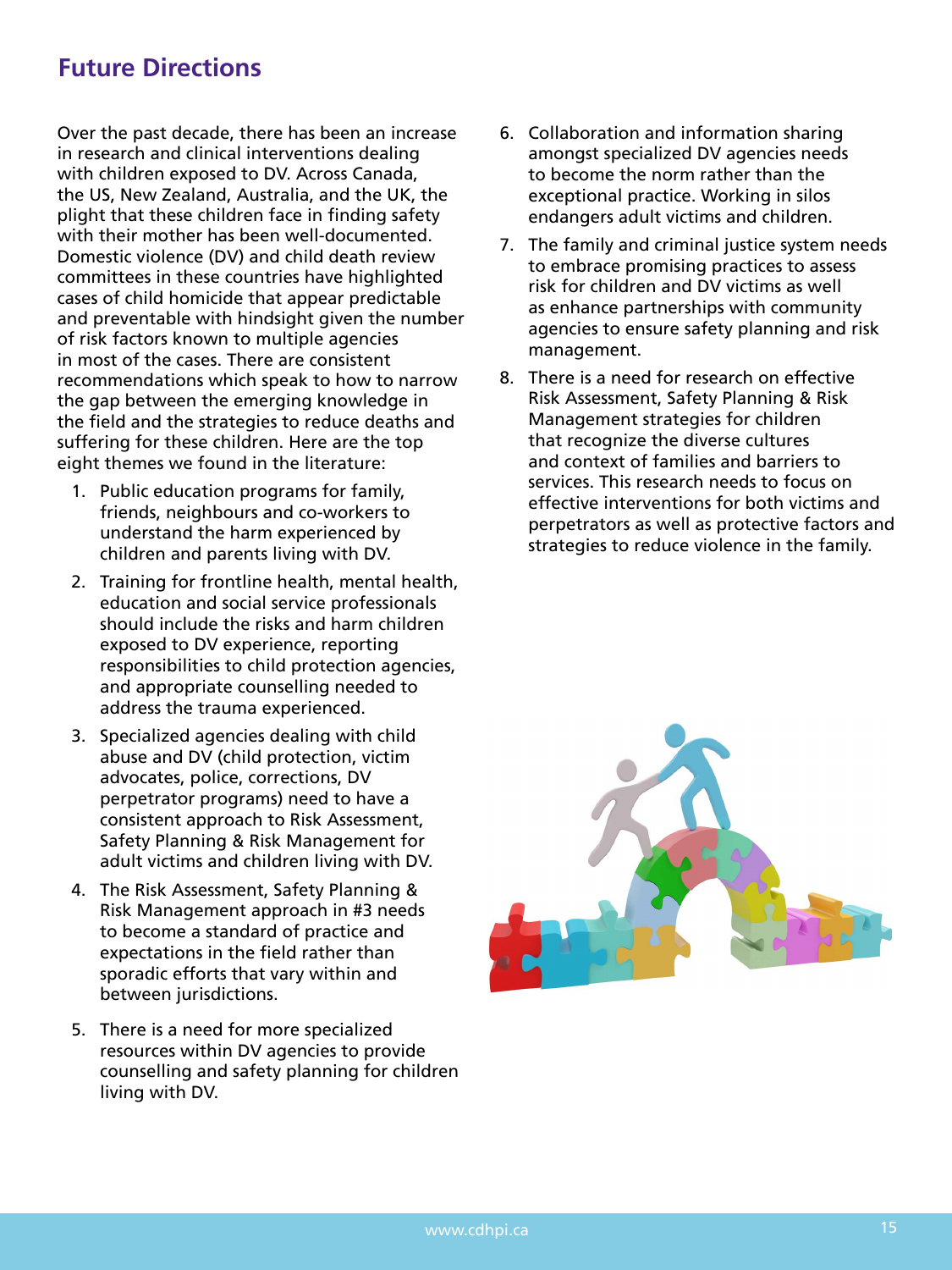# **References**

1 Dawson, M. (2015). Canadian trends in filicide by gender of the accused, 1961-2011. *Child Abuse & Neglect*, 47, 162-74. [https://doi.org/10.1016/j.](https://doi.org/10.1016/j.chiabu.2015.07.010) [chiabu.2015.07.010](https://doi.org/10.1016/j.chiabu.2015.07.010).

2 Dawson, M., Jaffe, P., Campbell, M., Lucas, W., & Kerr, K. (2017). Canada. In M. Dawson (Ed.), *Domestic Homicides and Death Reviews* (pp. 59-90). London, UK: Palgrave Macmillan.

3 Ontario Domestic Violence Death Review Committee (Ontario DVDRC). (2015). *Annual report to the Chief Coroner*. Toronto, CA: Office of the Chief Coroner.

4 Fairbairn, J., Jaffe, P., & Dawson, M. (2017). Challenges in Defining Domestic Homicide: Considerations for Research and Practice. In M. Dawson (Ed.), *Domestic Homicides and Death Reviews* (pp. 201-228). London, UK: Palgrave Macmillan.

5 Jaffe, P., Campbell, M., Reif, K., Fairbairn, J., & David, R. (2017). Children Killed in the Context of Domestic Violence: International Perspectives from Death Review Committees. In M. Dawson (Ed.), *Domestic Homicides and Death Reviews* (pp. 317-343). London, UK: Palgrave Macmillan.

6 Olszowy, L., Jaffe, P. G., Campbell, M., Hazel, L., & Hamilton, A. (2013). Effectiveness of risk assessment tools in differentiating child homicides from other domestic homicide cases. *Journal of Child Custody, 10(2)*,185-206. [http://dx.doi.org/10.1080/15379418.2013](http://dx.doi.org/10.1080/15379418.2013.796267) [.796267](http://dx.doi.org/10.1080/15379418.2013.796267).

7 Dubé, L. (2008). Les pères filicides: la violence conjugale en filigrane. Dans S. Arcand, D. Damant, S. Gravel et E. Harper (dir.). *Violences faites aux femmes*. Montréal, QC: Presses de l'Université du Québec.

8 Dubé, M. (2015). Filicide committed by men in the context of separation. *Feminist Chronicle, 116,* 19-22.

9 Dube, M. (1998). Étude rétrospective des facteurs de risque et des indices comportementaux précurseurs de filicide chez une cohorte de parents québécois (Doctoral dissertation). Retrieved from Université de Montréal.

10 Jaffe, P.G., Campbell. M., Olszowy, L., Hamilton, L.H.A. (2014) Paternal filicide in the context of domestic violence: Challenges in risk assessment and risk management for community and justice professionals. *Child Abuse Review, 23(2)*, 142-153. doi: 10.1002/car.2315.

11 Jaffe, P.G., Campbell, M., Hamilton, L.H.A, & Juodis, M. (2012). Children in danger of domestic homicide. *Child Abuse & Neglect, 36(1)*, 71-74. doi: 10.1016/j. chiabu.2011.06.008.

12 Humphreys, C., & Bradbury Jones, C. (2015). Domestic abuse and safeguarding children: Focus, response and intervention. *Child Abuse Review, 24(4),* 231-234. doi: 10.1002/car.2410.

13 Websdale, N. (1999). Understanding domestic homicide. Boston, MA: Northeastern University Press.

14 Marleau, J.D., Poulin, B., Webanck, T., Roy, R., & Laporte, L. (1999). Paternal filicide: a study of 10 men. *Canadian Journal of Psychiatry, 44(1)*, 57-63.

15 Hamilton, L. H. A., Jaffe, P. G., & Campbell, M. (2013). Assessing children's risk for homicide in the context of domestic violence. *Journal of Family Violence, 28(2),*179-189. doi: 10.1007/s10896-012-9473-x.

16 Black, S., Dempsey, S. H., & Davis, M. B. (2010). Practitioner-recommended policies and procedures for children exposed to domestic violence. Health Promotion Practice, 11(6), 900-907. doi: [http://dx.doi.](http://dx.doi.org/10.1177/152483990935989) [org/10.1177/152483990935989](http://dx.doi.org/10.1177/152483990935989).

17 Bourassa, C., Lavergne, C., Damant, D., Lessard, G., & Turcotte, P. (2006). Awareness and detection of the cooccurrence of interparental violence and child abuse: Child welfare worker's perspective. *Children and Youth Services Review, 28(11),* 1312-1328. [https://doi.](https://doi.org/10.1016/j.childyouth.2006.02.002) [org/10.1016/j.childyouth.2006.02.002](https://doi.org/10.1016/j.childyouth.2006.02.002).

18 Cooley, B., & Frazer, C. (2006). Children and domestic violence: A system of safety in clinical practice. *Australian Social Work, 59(4),* 462-473. doi: 10.1080/03124070600986028

19 Lake Jr, I. B., Odom, C. H., & Starsoneck, L., (2003, February). *Child well-being and domestic violence task force final report.* [PDF document]. Retrieved from [http://www.doa.state.nc.us/yaio/documents/](http://www.doa.state.nc.us/yaio/documents/publications/cwbdvtf.pdf) [publications/cwbdvtf.p](http://www.doa.state.nc.us/yaio/documents/publications/cwbdvtf.pdf)df.

<sup>20</sup> [http://montrealgazette.com/news/guy-turcotte](http://montrealgazette.com/news/guy-turcotte-found)[found](http://montrealgazette.com/news/guy-turcotte-found).

<sup>21</sup> [http://www.huffingtonpost.ca/2015/12/06/](http://www.huffingtonpost.ca/2015/12/06/guyturcotte-guilty-murder-childrenkids_n_8733038.html?utm_hp_ref=ca-guy-turcotte) [guyturcotte-guilty-murder-childrenkids\\_n\\_8733038.](http://www.huffingtonpost.ca/2015/12/06/guyturcotte-guilty-murder-childrenkids_n_8733038.html?utm_hp_ref=ca-guy-turcotte) [html?utm\\_hp\\_ref=ca-guy-turcotte.](http://www.huffingtonpost.ca/2015/12/06/guyturcotte-guilty-murder-childrenkids_n_8733038.html?utm_hp_ref=ca-guy-turcotte)

<sup>22</sup> [http://www.dailymail.co.uk/news/article-2248082/](http://www.dailymail.co.uk/news/article-2248082/Guy-Turcotte-case-Mothers-outrage-cardiologisthusband-stabbed-children-death-beds-freed-just-THREE-YEARS.html) [Guy-Turcotte-case-Mothers-outrage](http://www.dailymail.co.uk/news/article-2248082/Guy-Turcotte-case-Mothers-outrage-cardiologisthusband-stabbed-children-death-beds-freed-just-THREE-YEARS.html)[cardiologisthusband-stabbed-children-death-beds](http://www.dailymail.co.uk/news/article-2248082/Guy-Turcotte-case-Mothers-outrage-cardiologisthusband-stabbed-children-death-beds-freed-just-THREE-YEARS.html)[freed-just-THREE-YEARS.html.](http://www.dailymail.co.uk/news/article-2248082/Guy-Turcotte-case-Mothers-outrage-cardiologisthusband-stabbed-children-death-beds-freed-just-THREE-YEARS.html)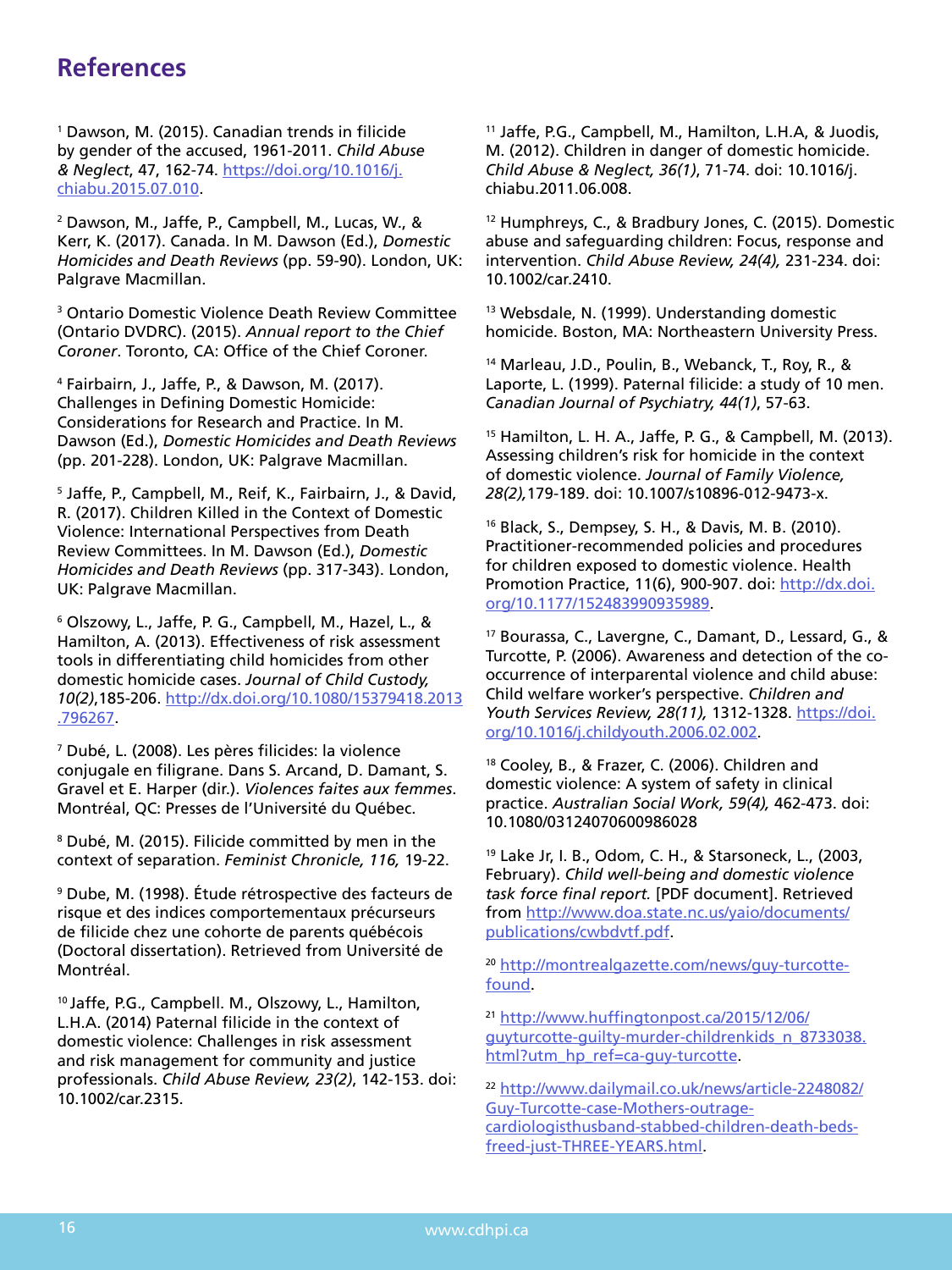<sup>23</sup> [http://www.brantfordexpositor.ca/2009/03/02/](http://www.brantfordexpositor.ca/2009/03/02/jareddied-quickly-inquest-told) [jareddied-quickly-inquest-told.](http://www.brantfordexpositor.ca/2009/03/02/jareddied-quickly-inquest-told)

<sup>24</sup> [http://www.learningtoendabuse.ca/sites/default/files/](http://www.learningtoendabuse.ca/sites/default/files/OsidaczInquestRecommendations.pdf) [OsidaczInquestRecommendations.pdf](http://www.learningtoendabuse.ca/sites/default/files/OsidaczInquestRecommendations.pdf).

<sup>25</sup> [http://www.learningtoendabuse.ca/sites/default/files/](http://www.learningtoendabuse.ca/sites/default/files/OsidaczInquestRecommendations.pdf) [OsidaczInquestRecommendations.pdf](http://www.learningtoendabuse.ca/sites/default/files/OsidaczInquestRecommendations.pdf).

<sup>26</sup> [https://www.rcybc.ca/sites/default/files/documents/](https://www.rcybc.ca/sites/default/files/documents/pdf/reports_publications/honouring_christian_lee.pdf) [pdf/reports\\_publications/honouring\\_christian\\_lee.pdf](https://www.rcybc.ca/sites/default/files/documents/pdf/reports_publications/honouring_christian_lee.pdf).

<sup>27</sup> [http://www.cbc.ca/news/canada/prince-edward](http://www.cbc.ca/news/canada/prince-edward-island/patricia-hennessey-threatened-murder-suicide-inquest-hears-1.2988045)[island/patricia-hennessey-threatened-murder-suicide](http://www.cbc.ca/news/canada/prince-edward-island/patricia-hennessey-threatened-murder-suicide-inquest-hears-1.2988045)[inquest-hears-1.2988045](http://www.cbc.ca/news/canada/prince-edward-island/patricia-hennessey-threatened-murder-suicide-inquest-hears-1.2988045) 

<sup>28</sup> [http://www.cbc.ca/news/canada/prince-edwardisland/](http://www.cbc.ca/news/canada/prince-edwardisland/patricia-hennessey-nash-campbell-inquest-yields-15-recommendations-1.3015550) [patricia-hennessey-nash-campbell-inquest-yields-15](http://www.cbc.ca/news/canada/prince-edwardisland/patricia-hennessey-nash-campbell-inquest-yields-15-recommendations-1.3015550) [recommendations-1.3015550](http://www.cbc.ca/news/canada/prince-edwardisland/patricia-hennessey-nash-campbell-inquest-yields-15-recommendations-1.3015550).

29 Northcott, M. (2012). *Intimate Partner Violence Risk Assessment Tools: A Review.* Ottawa, ON: Department of Justice Canada.

30 Olszowy, L., Jaffe, P. G., Campbell, M., & Hamilton, L. H. A. (2013). Effectiveness of risk assessment tools in differentiating child homicides from other domestic homicide cases. *Journal of Child Custody, 10(2),* 185- 206. doi: 10.1080/15379418.2013.796267.

<sup>31</sup> Healy, J., & Bell, M. (2005). Assessing the risks to children from domestic violence. [PDF document]. Policy and Practice Briefing (No. 7). Barnados Northern Ireland: Belfast. Retrieved from [http://www.barnardos.](http://www.barnardos.org.uk/pp_no_7_assessing_the_risks_to_children_from_domestic_violence.pdf) [org.uk/pp\\_no\\_7\\_assessing\\_the\\_risks\\_to\\_children\\_from\\_](http://www.barnardos.org.uk/pp_no_7_assessing_the_risks_to_children_from_domestic_violence.pdf) [domestic\\_violence.pdf.](http://www.barnardos.org.uk/pp_no_7_assessing_the_risks_to_children_from_domestic_violence.pdf)

<sup>32</sup> Stanley, N., & Humphreys, C. (2014). Multi-agency risk assessment and management for children and families experiencing domestic violence. *Children and Youth Services Review, 47(1),* 78-85. doi: 10.1016/j. childyouth.2014.06.003.

33 Coulter, M. L., & Mercado-Crespo, M. C. (2015). Co-occurrence of intimate partner violence and child maltreatment: Service providers' perceptions. *Journal of Family Violence, 30(2),* 255-262. doi: 10.1007/s10896- 014-9667-5.

34 Cross, T. P., Mathews, B., Tonmyr, L., Scott, D., & Ouimet, C. (2012). Child welfare policy and practice on children's exposure to domestic violence. *Child Abuse & Neglect, 36(3),* 210-216. doi: 10.1016/j. chiabu.2011.11.004.

35 Shlonsky, A., & Friend, C. (2007). Double jeopardy: Risk assessment in the context of child maltreatment and domestic violence. *Brief Treatment and Crisis Intervention, 7(4),* 253-274. doi: 10.1093/ brieftreatment/mhm016.

36 Jaffe, P. G., & Juodis, M. (2006). Children as victims and witnesses of domestic homicide: Lessons learned from domestic violence death review committees. J*uvenile and Family Court Journal, 57(3),* 13-28. doi: 10.1111/j.1755-6988.2006.tb00125.x.

<sup>37</sup> Hardesty, J. L., & Chung, G. H. (2006). Intimate partner violence, parental divorce, and child custody: Directions for intervention and future research. *Family Relations, 55(2),* 200-210. doi: 10.1111/j.1741- 3729.2006.00370.x.

38 Humphreys, C., Mullender, A., Lowe, P., Hague, G., Abrahams, H., & Hester, M. (2001). Domestic violence and child abuse: developing sensitive policies and guidance. *Child Abuse Review, 10(3),* 183-97. doi: 10.1002/car.686.

39 Lapierre, S., & Côté, I. (2011). "I made her realise that I could be there for her, that I could support her": Child protection practices with women in domestic violence cases. *Child Care in Practice, 17(4),* 311-325. <http://dx.doi.org/10.1080/13575279.2011.598142>.

40 Lavergne, C., Damant, D., Clement, M.-E., Bourassa, C., Lessard, G., & Turcotte, P. (2011). Key decisions in child protection services in cases of domestic violence: Maintaining services and out-of-home placement. *Child and Family Social Work, 16(3),* 353-363. doi: 10.1111/j.1365-2206.2010.00750.x.

41 Varcoe, C., & Irwin, L. G. (2004). "If I killed you, I'd get the kids": Women's survival and protection work with child custody and access in the context of woman abuse. *Qualitative Sociology, 27(1),* 77-99.

42 Wolfe, D. A., Crooks, C. V., Lee, V., McIntyre-Smith, A., & Jaffe, P. G. (2003). The effects of children's exposure to domestic violence: A meta-analysis and critique. *Clinical Child and Family Psychology Review, 6(3),* 171-187. doi: 10.1023/A:1024910416164.

43 Wathen, C. N., & MacMillan, H. L. (2013). Children's exposure to intimate partner violence: Impacts and interventions. *Paediatrics & Child Health, 18(8),* 419- 422.

44 Baker, L.L., Jaffe, P.G., Berkowitz, S.J., & Berkman, M., (2002). *Children Exposed to Violence: A Handbook for Police Trainers to Increase Understanding and Improve Community Responses* (ISBN# 1-895953-14-6). London, ON: Centre for Children and Families in the Justice System. [http://www.lfcc.on.ca/police-us.PDF.](http://www.lfcc.on.ca/police-us.PDF)

45 Stanley, N., Miller, P., Foster, H.R. & Thomson, G. (2010). *Children and Families Experiencing Domestic Violence: Police And Children's Social Services' Responses.* London, UK: NSPCC. [https://www.nspcc.org.](https://www.nspcc.org.uk/globalassets/documents/research-reports/children-familiesexperiencing-domestic-violence-report.pdf) [uk/globalassets/documents/research-reports/children](https://www.nspcc.org.uk/globalassets/documents/research-reports/children-familiesexperiencing-domestic-violence-report.pdf)[familiesexperiencing-domestic-violence-report.pdf](https://www.nspcc.org.uk/globalassets/documents/research-reports/children-familiesexperiencing-domestic-violence-report.pdf).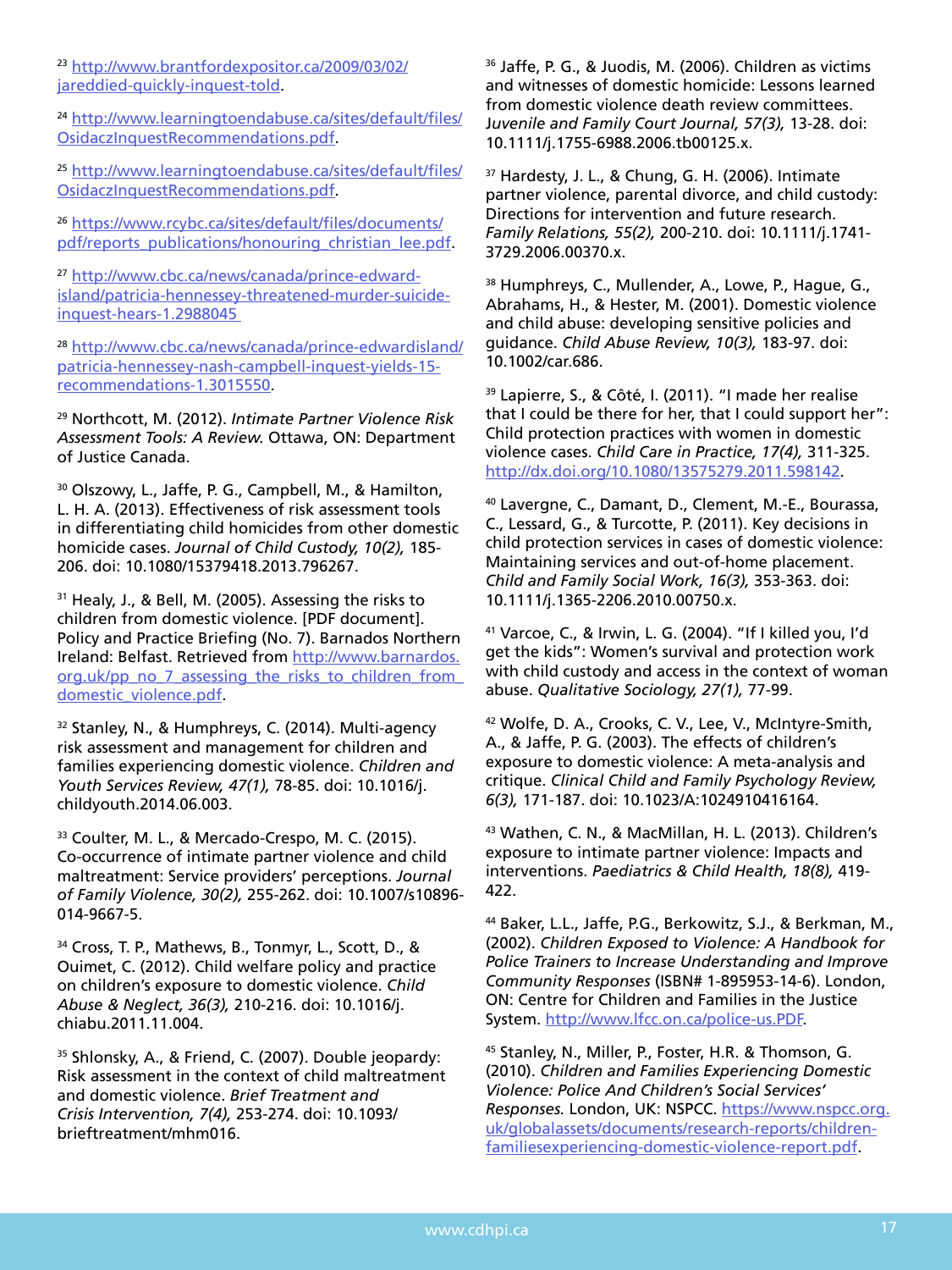46 Forssell, A. M., & Cater, Å. (2015). Patterns in child– father contact after parental separation in a sample of child witnesses to intimate partner violence. *Journal of Family Violence, 30(3),* 339-349. doi: 10.1007/s10896- 015-9673-2.

47 Rinfret-Raynor, M., Dubé, M., Drouin, C., Maillé, N. Et Harper, É. (2008). Violence conjugale post-séparation en contexte d'exercice des droits d'accès aux enfants. In S. Arcand, D. Damant, S. Gravel et E. Harper (Éds), *Violences faites aux femmes.* Montréal, QC: Presses de l'Université du Québec. Collection Problèmes sociaux et interventions sociales.

48 Dubé, M., Lambert, M., Maillé, N., Drouin, C., Harper, E., & Rinfret-Raynor, M. (2008). Post-Separation Domestic Violence…A Reality. Centre de recherche interdisciplinaire sur la violence familiale et la violence faite aux femmes and Femme et Forte/Assistance aux femmes de Montréal, inc. Retrieved August 23, 2017 at [https://www.criviff.qc.ca/sites/criviff.qc.ca/files/](https://www.criviff.qc.ca/sites/criviff.qc.ca/files/publications/pub_154.pdf) [publications/pub\\_154.pdf](https://www.criviff.qc.ca/sites/criviff.qc.ca/files/publications/pub_154.pdf).

49 Bent-Goodley, T. B., & Brade, K. (2007). Domestic violence and kinship care: Connecting policy with practice. *Journal of Health & Social Policy, 22(3-4),* 65–83. [http://dx.doi.org/10.1300/J045v22n03\\_05.](http://dx.doi.org/10.1300/J045v22n03_05)

50 Peled, E. (2000). Parenting by men who abuse women: Issues and dilemmas. *British Journal of Social Work, 30(1),* 25–36. [https://doi.org/10.1093/](https://doi.org/10.1093/bjsw/30.1.25) [bjsw/30.1.25](https://doi.org/10.1093/bjsw/30.1.25).

51 Williams, O. J., Boggess, J., & Carter, J. (2001). Fatherhood and domestic violence: Exploring the role of men who batter in the lives of their children. In J. Edleson & S. Graham-Bermann (Eds.), *Future Directions for Children Exposed to Domestic Violence* (pp. 157–187). Washington, DC: American Psychological Association.

52 Bent-Goodley, T. B., Rice II, J., Williams, O. J., & Pope, M. (2011). Treatment for perpetrators of domestic violence. In M. P. Koss, J. W. White, & A. E. Kazdin (Eds.), *Violence Against Women and Children: Navigating Solutions* (Volume 2) (pp. 199-213). Washington, DC: American Psychological Association.

53 Gondolf, E. (2002). *Batterer Intervention Systems.* Thousand Oaks, CA: Sage.

54 Bent-Goodley, T. B., & Brade, K. (2007). Domestic violence and kinship care: Connecting policy with practice. *Journal of Health & Social Policy, 22(3-4),*  65–83. [http://dx.doi.org/10.1300/J045v22n03\\_05.](http://dx.doi.org/10.1300/J045v22n03_05)

55 Arean, J. C., & Davis, D. (2007). Working with fathers in batterer intervention programs: Lessons from the fathering after violence project. In J. L. Edleson & O. J. Williams (Eds.), *Parenting by Men Who Batter: New Directions for Assessment and Intervention* (pp. 19–44). New York, NY: Oxford University Press.

56 Scott, K. L., & Lishak, V. (2012). Intervention for maltreating fathers: Statistically and clinically significant change. *Child Abuse & Neglect, 36(9),* 680- 684.<https://doi.org/10.1016/j.chiabu.2012.06.003>.

57 Jaffe, P., Scott, K., Jenney, A., Dawson, M., Straatman, A. & Campbell, M. (2014). R*isk Factors for Children in Situations of Family Violence in the Context of Separation and Divorce.* Ottawa, ON: Department of Justice. [http://www.justice.gc.ca/eng/rp-pr/cj-jp/fv-vf/](http://www.justice.gc.ca/eng/rp-pr/cj-jp/fv-vf/rfcsfv-freevf/rfcsfv-freevf.pdf) [rfcsfv-freevf/rfcsfv-freevf.pdf.](http://www.justice.gc.ca/eng/rp-pr/cj-jp/fv-vf/rfcsfv-freevf/rfcsfv-freevf.pdf)

58 Scott, K., Heslop, L., Kelly, T. & Wiggins, K. (2015). Intervening to prevent repeat offending among moderate- to high-risk domestic violence offenders: A second responder program for men. *International Journal of Offender Therapy and Comparative Criminology, 59(3),* 273-94. doi: 10.1177/0306624X13513709.

59 Fleck-Henderson, A. (2000). Domestic violence in the child protection system: seeing double. *Children and Youth Services Review, 22(5),* 333-54. doi: 10.1016/ S0190-7409(00)00084-0.

 $60$  Jenney, A. C. (2011). Doing the right thing: Negotiating risk and safety in child protection work with domestic violence cases. (doctoral dissertation). University of Toronto, Toronto, ON.

<sup>61</sup> Department of Justice Canada. (2013, November). *Making the links in family violence cases: Collaboration among the family, child protection and criminal justice systems: Annexes to the Report of the Federal – Provincial – Territorial (FPT) Ad Hoc Working Group on Family Violence. (Volume II).* [PDF document]. Retrieved from [http://www.justice.gc.ca/eng/rp-pr/cj-jp/](http://www.justice.gc.ca/eng/rp-pr/cj-jp/fv-vf/mlfvc-elcvf/vol2/mlfvc2-elcvf2.pdf) [fv-vf/mlfvc-elcvf/vol2/mlfvc2-elcvf2.pdf.](http://www.justice.gc.ca/eng/rp-pr/cj-jp/fv-vf/mlfvc-elcvf/vol2/mlfvc2-elcvf2.pdf)

62 Kohl, P. L., Barth, R. P., Hazen, A. L., & Landsverk, J. A. (2005). Child welfare as a gateway to domestic violence services. *Children and Youth Services Review, 27(11),* 1203-1221. [https://doi.org/10.1016/j.](https://doi.org/10.1016/j.childyouth.2005.04.005) [childyouth.2005.04.005.](https://doi.org/10.1016/j.childyouth.2005.04.005)

63 Waugh, F., & Bonner, M. (2002). Domestic violence and child protection: Issues in safety planning. *Child Abuse Review, 11(5),* 282-295. doi: [http://dx.doi.](http://dx.doi.org/10.1002/car.758) [org/10.1002/car.758](http://dx.doi.org/10.1002/car.758).

64 Dubé, M. et Boisvert, R. (2009). Protocole montréalais de collaboration intersectorielle pour les enfants exposés à la violence conjugale : évaluation du projet pilote d'implantation. *Revue de l'institut pour la prévention de la criminalité,* vol.3, pp.179-200.

65 Radford, L., & Hester, M. (2006). *Mothering through Domestic Violence.* London, UK: Jessica Kingsley.